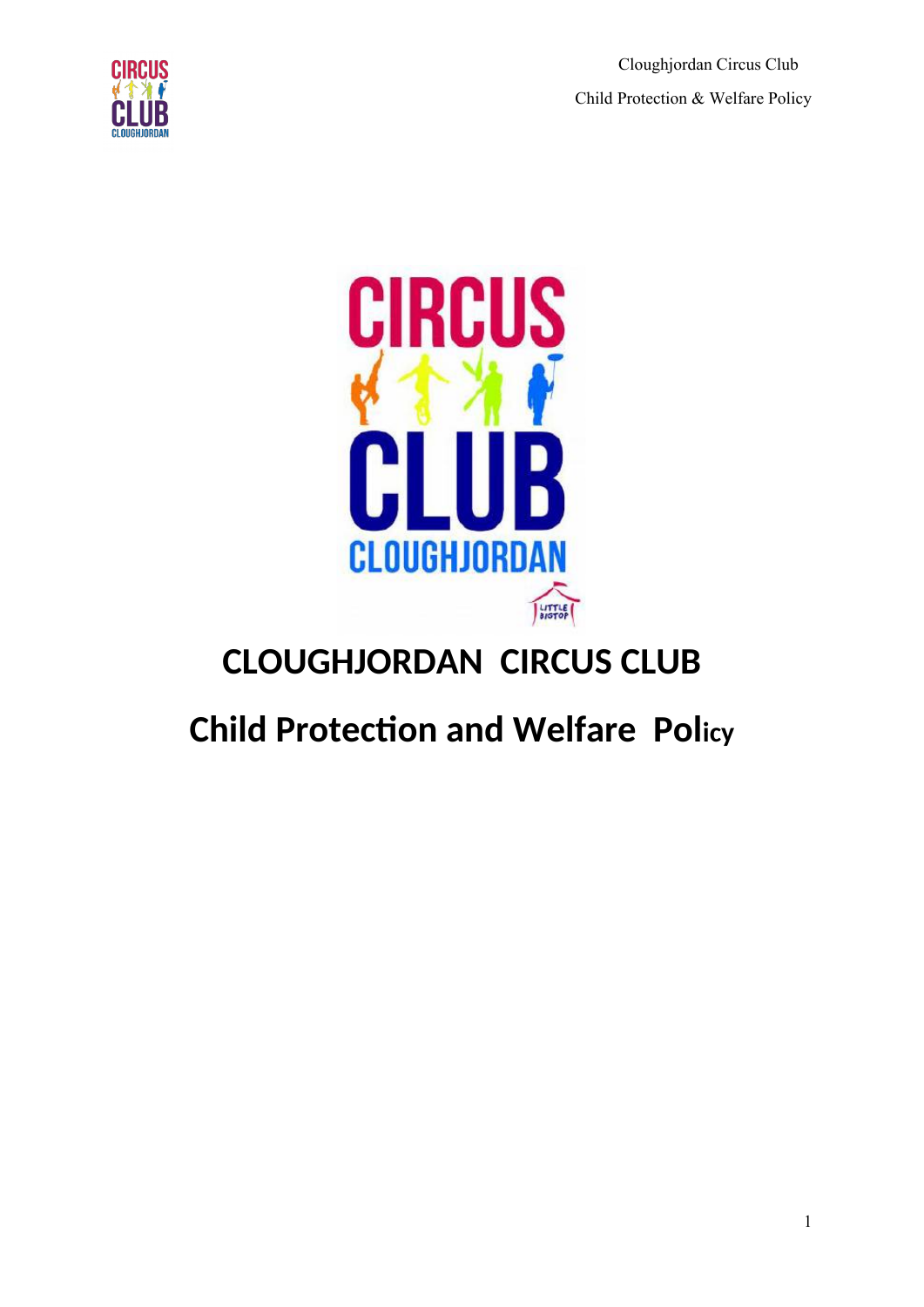

#### **1. Policy Statement**

**Cloughjordan Circus Club** is a youth arts organisation for youth and social circus, located in Cloughjordan, (rural North Tipperary). Our aim is to advance the artistic, personal and social development of young people through circus arts. We are committed to creating an imaginative, inclusive learning experience where all young people can reach their full potential.

We work with young people aged  $8 - 25$  years. We carry out a range of activities inlcuding weekly classes, performances, rehearsals, trips and youth exchanges / gatherings. Circus skills taught include juggling, diabolo, hat maipulation, unicycle, tightwire, rola bola, acrobalance and pyramid building as well as clowning and performance skills.

**Cloughjordaon Circus Club** is commited to a child-centred approach to our work with children and young people. It is central to the philosophy of Cloughjordan Circus Club that children are unconditionally respected and kept safe from harm whilst engaging with staff/volunteers from Cloughjordan Circus Club.

This policy is based on the Children First Act 2015 and Children First National Guidance for the Protection and Welfare of Children 2017.

Our aim is to create a safe, creative and fun environment where children and young people can flourish. As a youth circus project that is in contact with young people through projects, classes and workshops we believe:

- The welfare of the child and the young person is paramount.
- All children and young people, whatever their age, culture, ability, gender, language, racial origin, religious beliefs and/or sexual identity have the right to protection from abuse.
- All suspicions and allegations of abuse should be taken seriously and responded to swiftly and appropriately.
- Staff and volunteers should be clear on how to respond appropriately.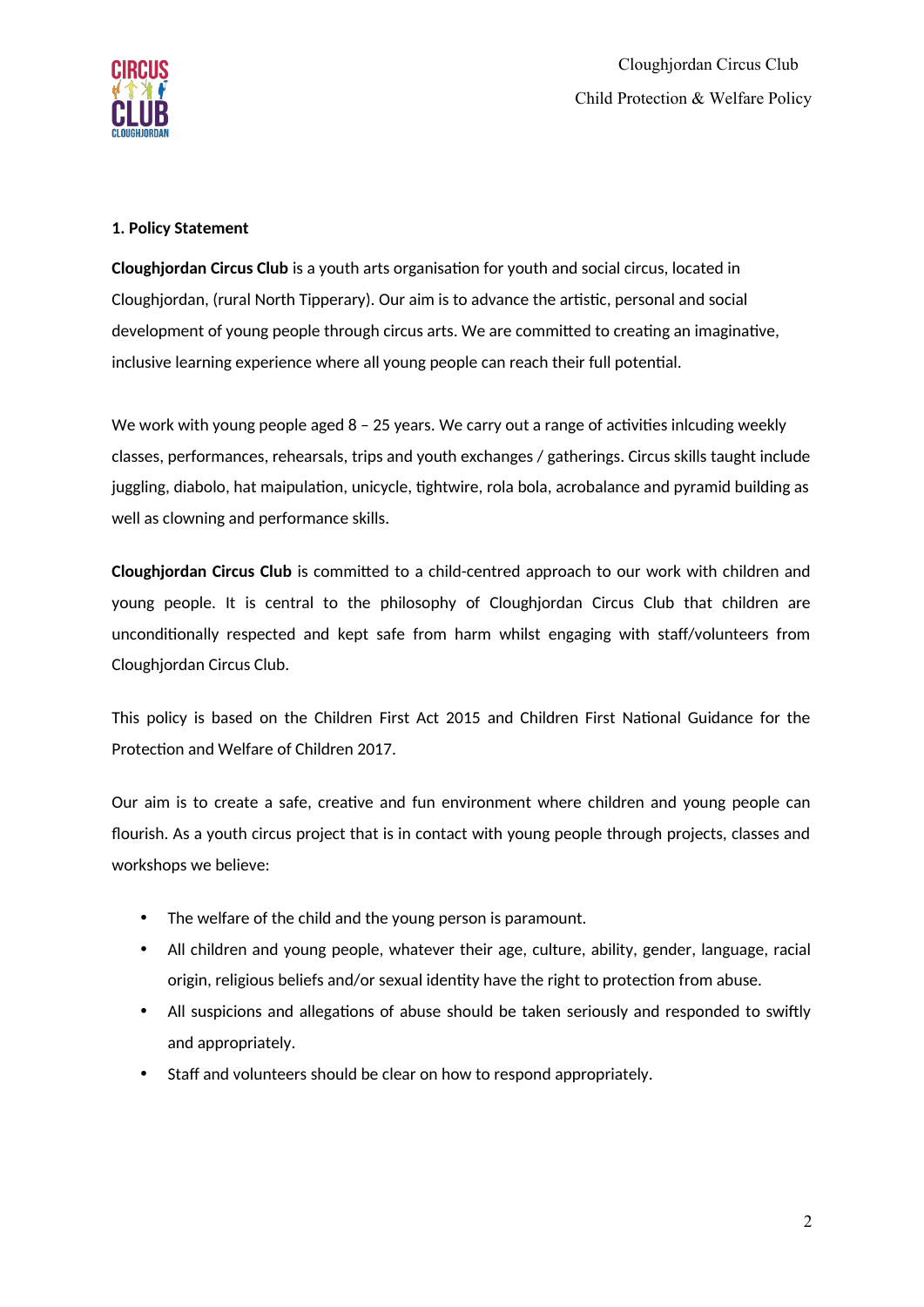

We also take account of other relevant legislation including:

- Child Care Act 1991
- Protection for Persons Reporting Child Abuse Act 1998
- Criminal Justice Act 2006
- Criminal Justice (Withholding of Information on Offences against Children and Vulnerable Persons) Act 2012
- National Vetting Bureau (Children and Vulnerable Persons Acts 2012-2016)]
- Criminal Law (Sexual Offences) Act 2017

Cloughjordan Circus Club will take every reasonable step to ensure that children, young people and vulnerable adults are protected where:

- Our own staff and volunteers are directly involved in the delivery of projects.
- Our staff recruit or broker relationships with third parties in the delivery of projects.

If a complaint or criminal proceeding occurs as a result of Cloughjordan Circus Club's direct or indirect involvement, it will treat the situation with the utmost urgency.

This policy applies to all our staf, sub-contractors, interns, volunteers and board members working with children and young people at Cloughjordan Circus Club events. Our Child Protection policy, procedures and practice will be reviewed on a regular basis

# **2. Promoting Good Practice**

It is not always easy to distinguish poor practice from abuse. It is therefore NOT the responsibility of employees or participants in Cloughjordan Circus Club to make judgements about whether or not abuse is taking place. However, we do acknowledge that it is our responsibility to identify poor practice and possible abuse and act if we have concerns about the welfare of the child.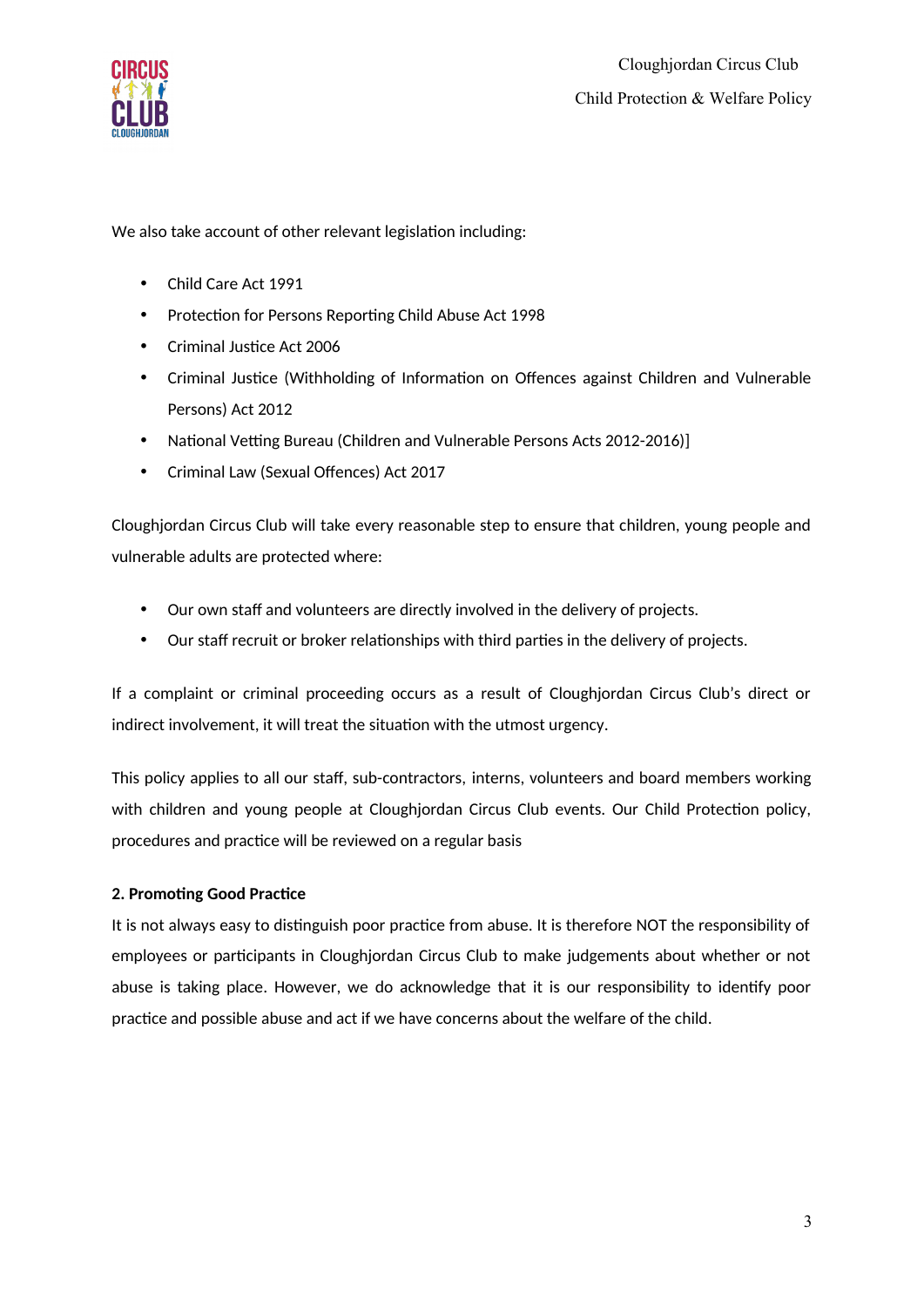

#### **Good Practice - Code of Behaviour**

#### All personnel should adhere to the following principles and action:

- Treat all children and young people equally, with respect, dignity and as individuals.
- Always put the welfare of the young person first.
- Listen to and respect children and young people.
- Provide encouragement, support and praise (regardless of ability).
- Offer constructive advice when needed.
- Use appropriate language that is age appropriate and respects the needs and sensitivity of the children present.
- Children's use of inappropriate language must not go unchallenged.
- Give every child the right to participate in all activities regardless of ability, with due regard for safety.
- Ensure that membership forms, consent forms and medical details are complete for all young people under 18 years.
- Make the experience fun and enjoyable by promoting fairness and confronting bullying.
- Encourage a positive atmosphere of trust.
- Always work in an open environment (e.g. avoiding private or unobserved situatons and encouraging open communication with no secrets).
- Maintain a safe and appropriate relationship with children (e.g. it is not appropriate for staff or volunteers to have an intmate relatonship with a child or to be in contact with them outside of circus activities or to share a room with them).
- Avoid unnecessary physical contact with young people. Where any form of manual/physical support is required it should be provided openly and with the consent of the young person. Physical contact can be appropriate so long as it is neither intrusive nor disturbing and the young person's consent has been given.
- Check with children/young people about their level of comfort when doing touch exercises. This would relate to workshops, such as dance, where there is a lot of contact due to the nature of the art form.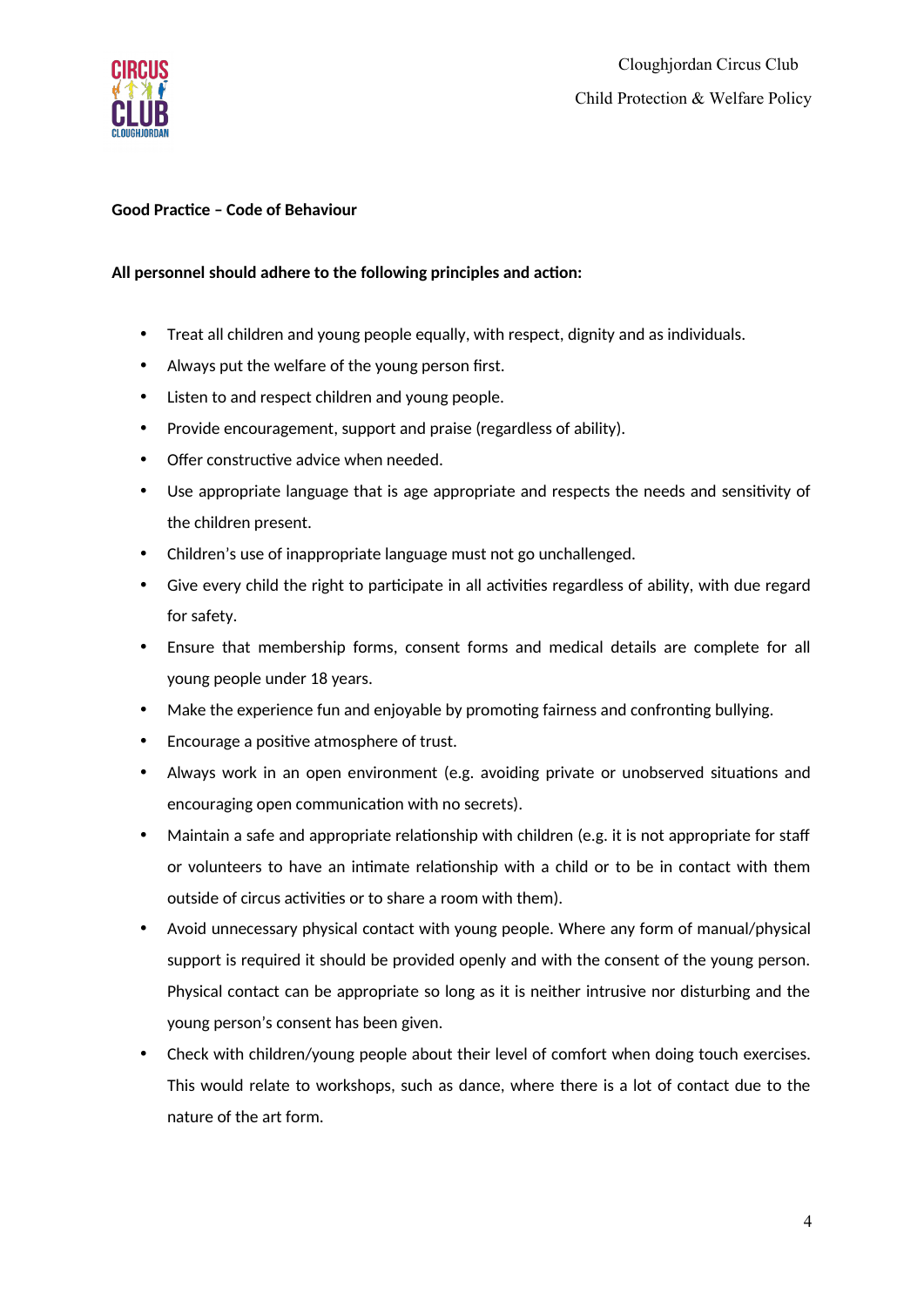

- Ensure that at overnight events, no adults should enter a young person's room, without knocking and having and giving a valid reason for being there (eg medical emergency, unsafe behaviour by young people in room) or invite young people to their rooms.
- Be an excellent role model, this includes using appropriate language, not smoking, drinking alcohol or abusing substances in the company of young people or during circus activities.
- Be aware of accident procedure and follow accordingly.
- Don't 'not do anything' in relation to concerns.

#### **Overnight events:**

- Parental/Guardian consent will be sought for overnight events
- A code of behaviour will be agreed with the children/young people for the event
- A code of behaviour will be agreed with the adult leaders for the event
- Only leaders who have been Garda vetted and trained in child protection will take part in overnight events.
- Leaders will refrain from drinking alcohol for the duration of such events
- No leader will enter a young person's bedroom, without knocking and having and giving a valid reason for being there (eg medical emergency, unsafe behaviour by young people in room) or invite young people to their bedroom
- Young people transitioning or identifying as non-binary will be accommodated appropriately on a case by case basis.

# **Bullying**

In the case of an observed incident of bullying:

- Separate the children immediately where the bullying incident has been observed.
- Speak to the children/ young people involved and try to resolve the situation as soon as possible
- Observe future interactions between children/young people.
- Notify the designated person or workshop leader if they are not already aware of the situation.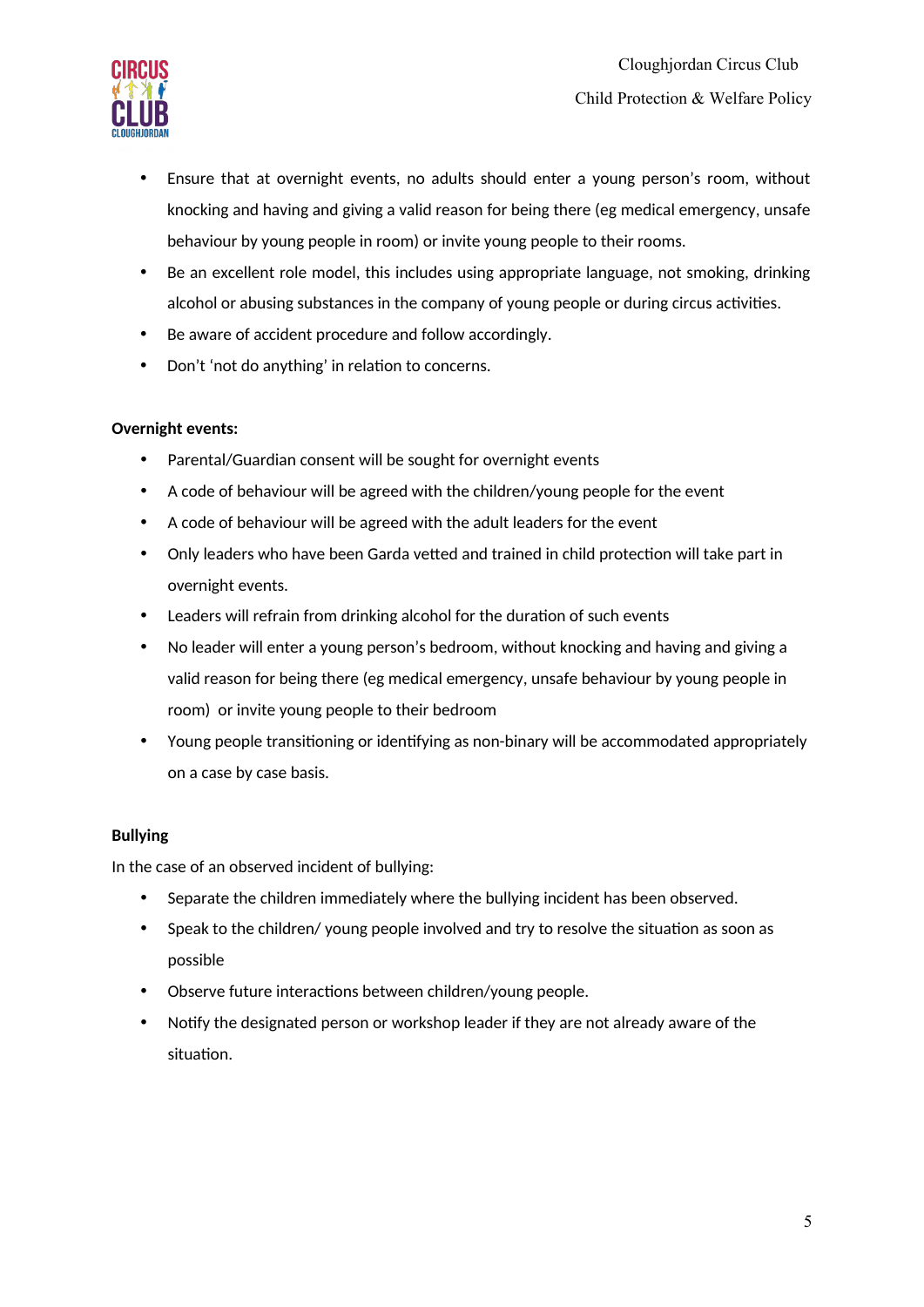

# **Examples of Poor Practice**

The following are regarded as poor practice and should be avoided by all personnel:

- Unnecessarily spending excessive amounts of time alone with young people away from others.
- Taking young people alone in a car on journeys, however short.
- Taking young people to your home.
- Sharing a room with a young person.
- Doing things of a personal nature that the young person can do for themselves.
- Don't allow/engage in inappropriate touching of any form.
- Don't socialise inappropriately with children/young people (e.g. outside of structured organisational activities).
- Making sexually suggestive comments to a young person, even in fun.
- Engaging in rough, physical or sexually provocative games, including horseplay.
- Don't use/allow offensive or sexually suggestive physical and/or verbal language.
- Allowing young people to use inappropriate language unchallenged.
- Reducing a young person to tears as a form of control.
- Don't single out a particular child/young person (for unfair favouritism, criticism or ridicule).
- Don't hit or physically chastise children/young people.
- Don't allow allegations made by a young person to go unchallenged, unrecorded or not acted upon.

When a case arises where it is impractical/impossible to avoid certain situations e.g. transporting a young person in your car in an emergency, the tasks should only be carried out with the full understanding and consent of the parent/carer and the young person involved and the DLP should be notified as soon as possible and a written record completed in relation to the event.

# **2.1 Use of Photographic / Filming Equipment at Cloughjordan Circus Club Events**

Cloughjordan Circus Club adheres to the Arts Council's and Dóchas guidelines for taking and using images of children and young people in the arts sector.

• Consideration should be given as to whether children and young people could be identified when personal information is included about them alongside a photograph.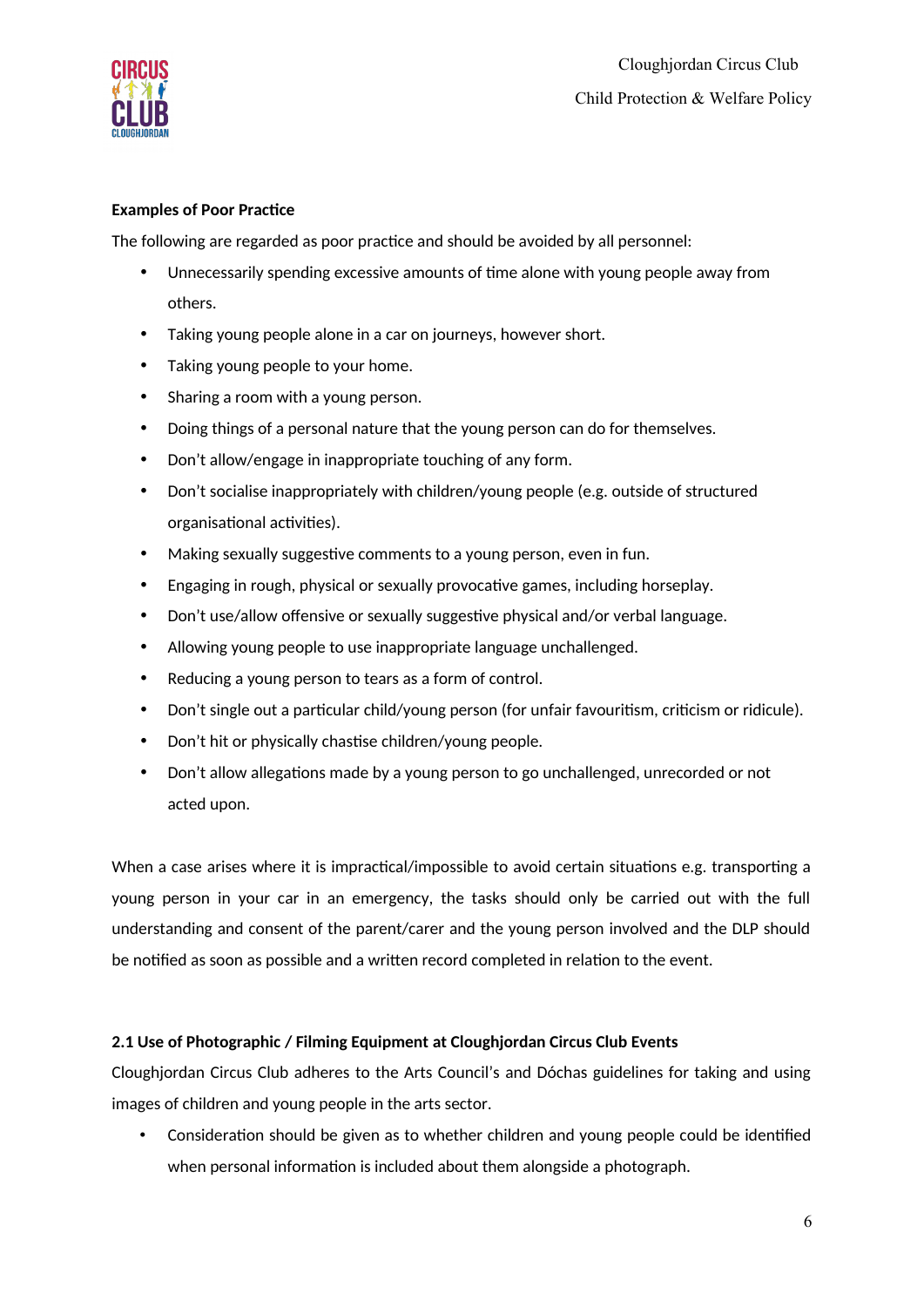

- Consideration should be given as to whether the images could be used inappropriately  $-$  e.g. adapted or copied for use on child abuse websites.
- All children/young people should be dressed appropriately (taking account of ethnic and cultural considerations and what kind of message the image is portraying.)
- Recorded images should focus on an activity and, where possible, feature groups of children/young people rather than individuals.
- Mobile phones/recording equipment will not be used in changing areas/toilets.
- Any complaints or concerns about inappropriate or intrusive images should be reported and recorded in accordance with any other child protection concerns.
- The storage, access and ownership of images need to be carefully managed.
- It is understood that photographs and/or film footage taken in these situations will only be used by Cloughjordan Circus Club to document the work being done by the organisaton and will not be used by other individuals/organisations for any other purpose.
- Images may only be taken by designated Cloughjordan Circus Club personnel or by the media (or media collection agencies) with the agreement of the children, parental/guardian consent and the managers of the place of performance.
- Ensure that parents/guardians, children and young people are fully aware of where and how images and recordings will be used.

# **Safe Use of Technology**

In all of its use of technologies in its communication with young people, Cloughjordan Circus will:

- Ensure that access to young people's personal contact details is carefully managed and only available to relevant circus personnel.
- Where possible, use group textng, emailing etc... to contact young people and avoid one to one contact with individual young people
- Obtain the young person's and their parent/guardian's consent to contact them via phone, text, email.
- Communicate with young people with regard to Circus work related information only.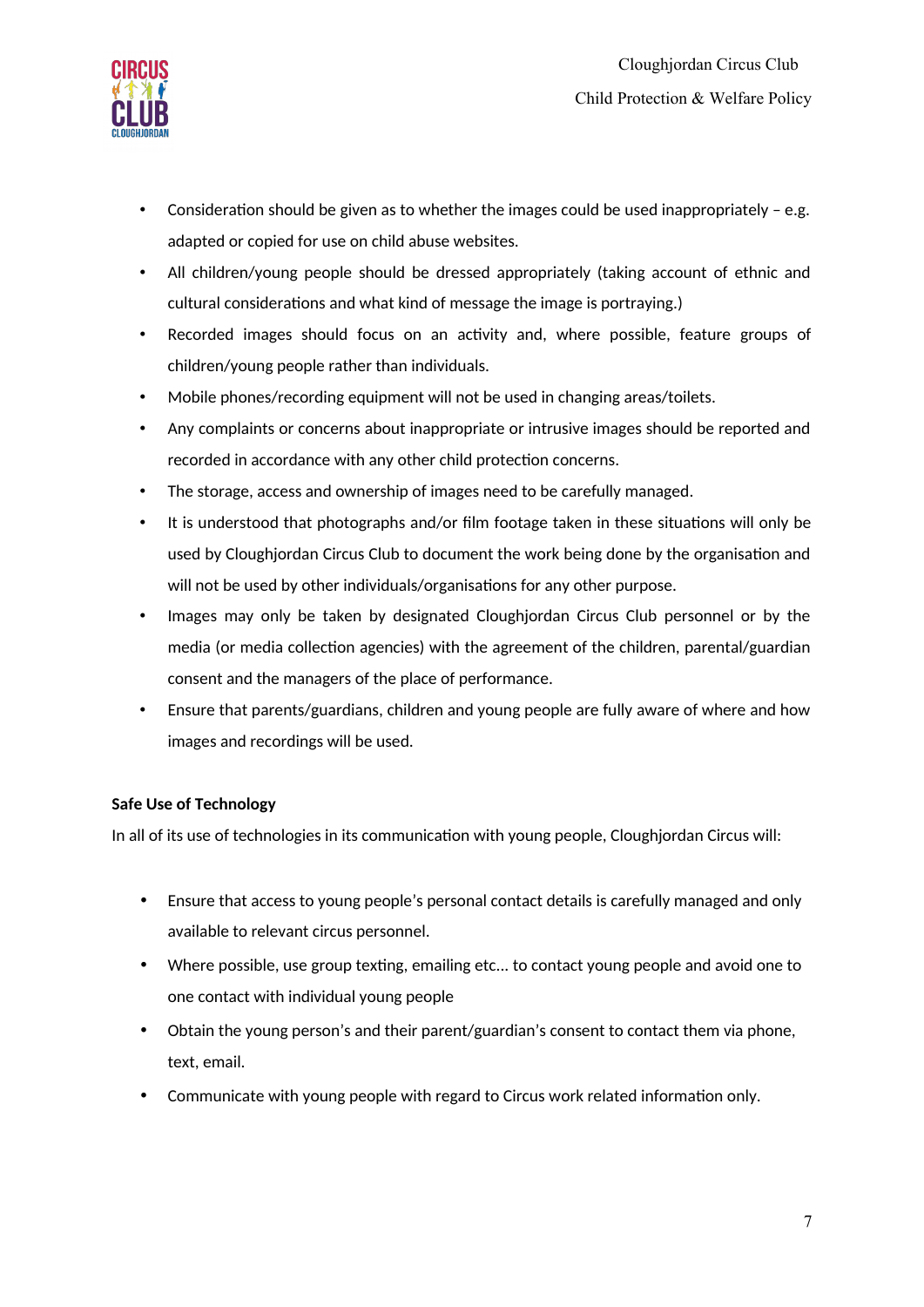

- All information sent to and received from young people should be open, visible and recorded.
- Never use young people's personal contact details for personal use.
- Never accept friendship requests from young people on personal social networking sites.
- All social media platforms used by Cloughjordan Circus Club will be moderated to ensure Young People's online presence is safe.
- Respond to and report any inappropriate behaviour, bullying or child protection concerns to Cloughjordan Circus's Designated Liaison Person.

#### **3. Suitability of Persoononel**

Cloughjordan Circus Club will ensure that staff and volunteers are carefully selected, trained and supervised to provide a safe artistic environment for all children and young people. The following procedures apply:

- All paid and unpaid jobs/roles will be clearly defned
- Applicants will submit CVs and letter of interest / suitability for position
- Applicants will be interviewed
- Potential staff/volunteers must provide two references (from referees to whom they are not related)
- All staff and volunteers will be Garda vetted.
- All staff and volunteers will receive formal or informal induction during which Cloughjordan Circus Club child protection procedures are explained and training needs identified.
- All staff and volunteers will receive training in child protection and will be made aware of their responsibilities in relation to reporting any concerns about suspected poor practice and/or abuse.
- All staff members, volunteers and board members will be made aware of the organisation's Child Protection and Welfare Policy as well as the DLP and their role.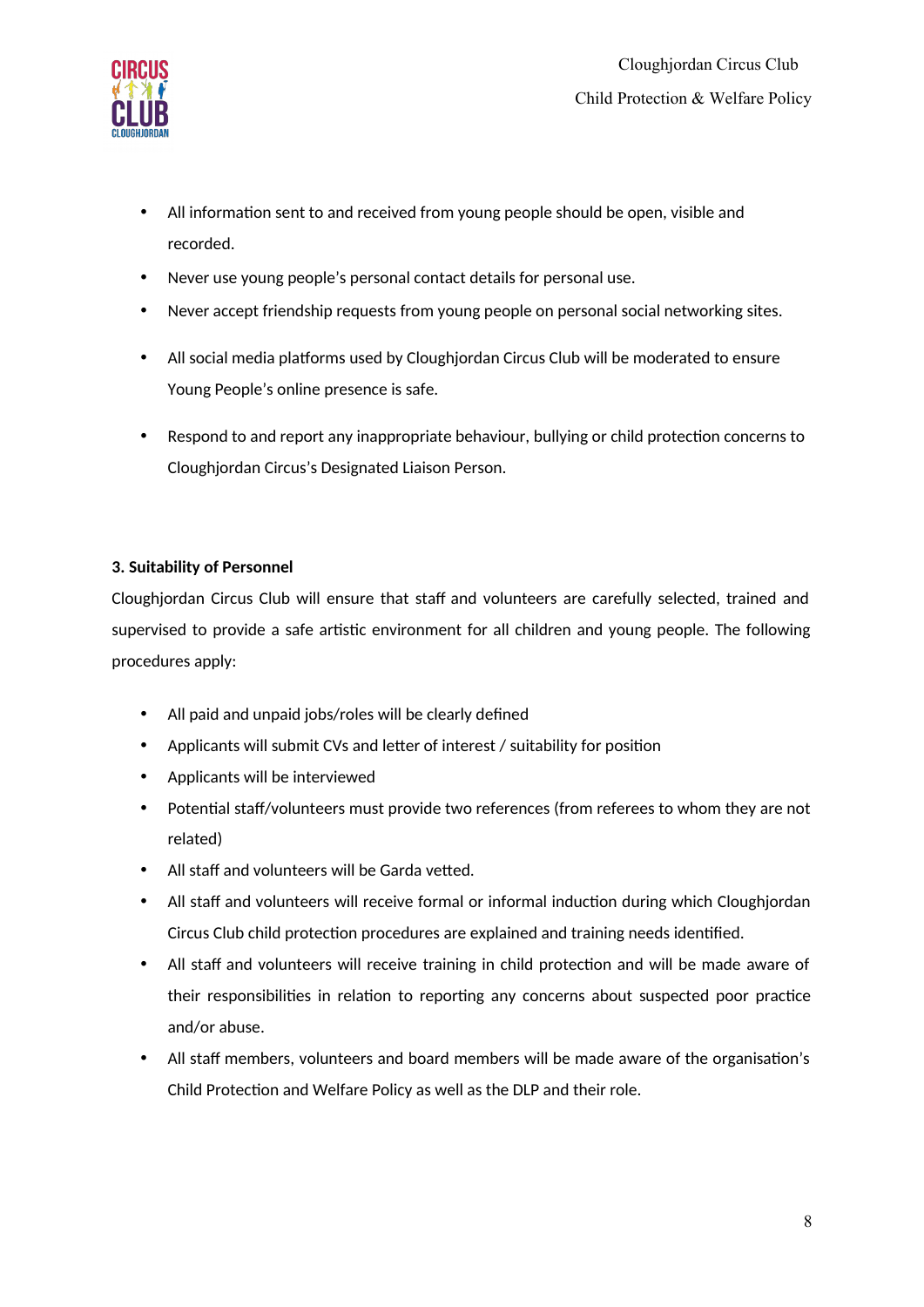

#### **4. What is Child Abuse**

Child Abuse can be categorised into four main types: neglect, emotional abuse, physical abuse and sexual abuse. Other forms of abuse include bullying. A Child may be subjected to one or more forms of abuse at any given time. Abuse and neglect can occur within the family, in the community or in an institutional setting. It is important to note that no one indicator should be seen as conclusive in relation to abuse and that all signs must be considered in the child's social and emotional context.

The definitions of neglect and abuse presented in this section are not legal definitions nor are they exhaustive. They are intended to describe ways in which a child might experience abuse and how this abuse may be recognised. (Please see Appendix 1)

#### **Neglect**

Neglect is generally defined in terms of an omission of care, where a Child's health, development or welfare is impaired by being deprived of food, clothing, warmth, hygiene, medical care, intellectual stimulation, supervision and safety.

#### **Emotional Abuse**

Emotional abuse is the systematic emotional or psychological ill-treatment of a Child as part of the overall relationship between a caregiver and a Child. Abuse occurs when a Child's basic need for attention, affection, approval, consistency and security are not met, due to incapacity or indifference from their parent or caregiver.

#### **Physical Abuse**

Physical Abuse is when someone deliberately hurts a Child physically or puts them at risk o being physically hurt. It may occur as a single incident or as a pattern of incidents.

#### **Sexual Abuse**

Sexual abuse occurs when a Child is used by another person for his or her gratification or sexual arousal or for that of others. It includes the Child being involved in sexual acts (masturbation, fondling, oral or penetrative sex) or exposing the Child to sexual activity directly or through pornography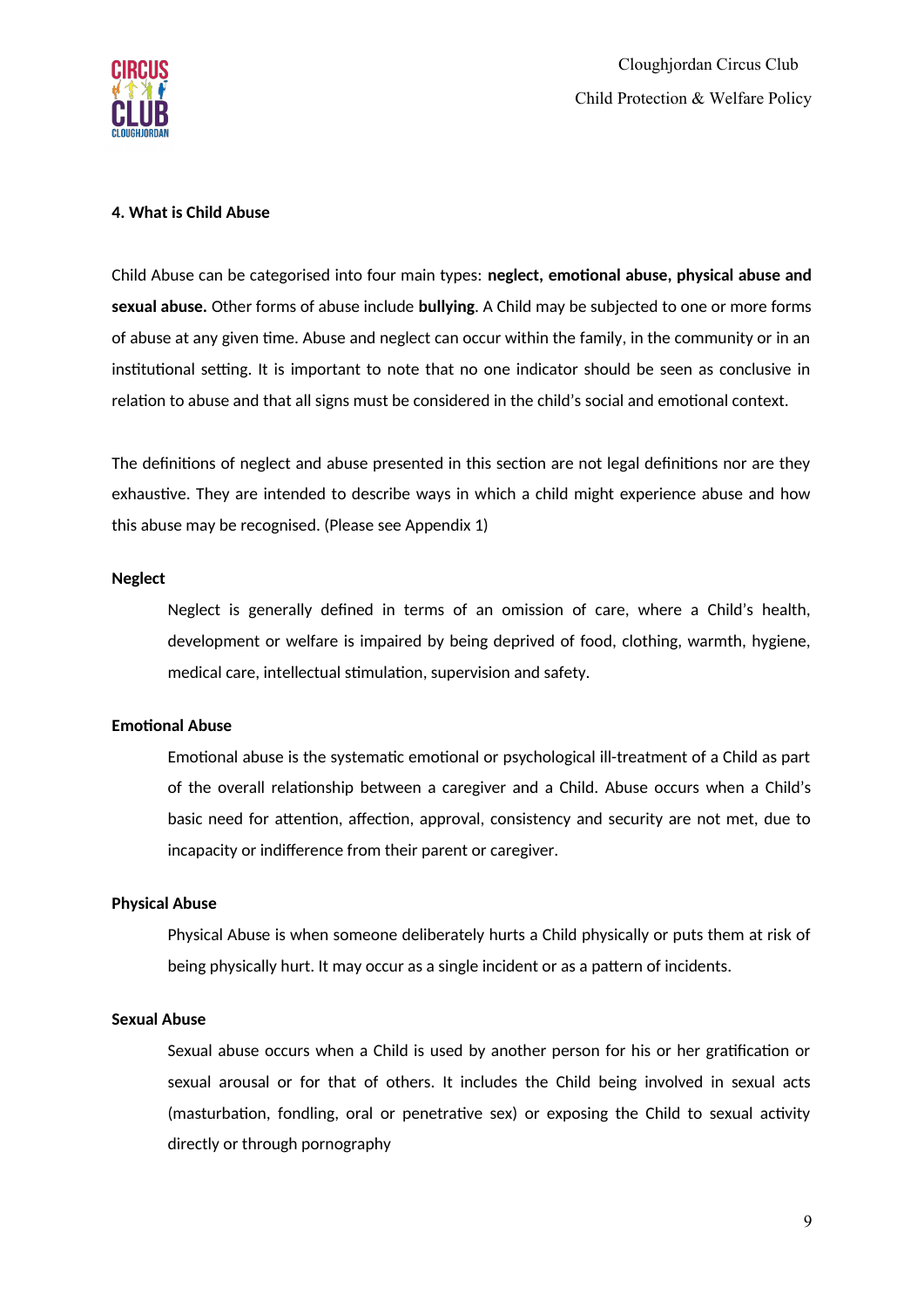

# **Other forms of 'Abuse'**

#### **Bullying**

Bullying can be defned as repeated aggression – whether it is verbal, psychological or physical – that is conducted by an individual or group against others. It is behaviour that is intentionally aggravating and intimidating and occurs mainly among Children in social environments such as schools. It includes behaviours such as physical aggression, cyberbullying, damage to property, intmidaton, isolation/exclusion, name calling, malicious gossip and extortion. Bullying can also take the form of abuse based on gender identity, sexual preference, race, ethnicity and religious factors. With developments in modern technology, Children can also be the victims of non-contact bullying, via mobile phones, the internet and other personal devices.

While bullying can happen to any Child, some may be more vulnerable. These include: Children with disabilities or special educational needs; those from ethnic minority and migrant groups; from the Traveller community; lesbian, gay, bisexual or transgender (LGBT) Children and those perceived to be LGBT; and Children of minority religious faiths.

There can be an increased vulnerability to bullying among Children with special educatonal needs. This is particularly so among those who do not understand social cues and/or have difficulty communicating. Some Children with complex needs may lack understanding of social situations and therefore trust everyone implicitly. Such Children may be more vulnerable because they do not have the same social skills or capacity as others to recognise and defend themselves against bullying behaviour.

In cases of serious instances of bullying where the behaviour is regarded as possibly abusive, you may need to make a referral to Tusla and/or An Garda Síochána.

#### **Cyber, text and social media bullying**

Cyber bullying can involve unwanted text messages, phone calls, video chats/ recordings or web posts being used to threaten abuse or harm someone. It is similar to physical or verbal bullying, but it uses technology instead. Cyber bullying, like all bullying, is difficult for the victim. It can be hard to prove and difficult to get the courage to report it. Text bullying or harassment can be texts that frighten, insult, threaten or make the recipient feel uncomfortable. Email, social networks like Facebook/Twiter and phone calls can be used to harass in the same way.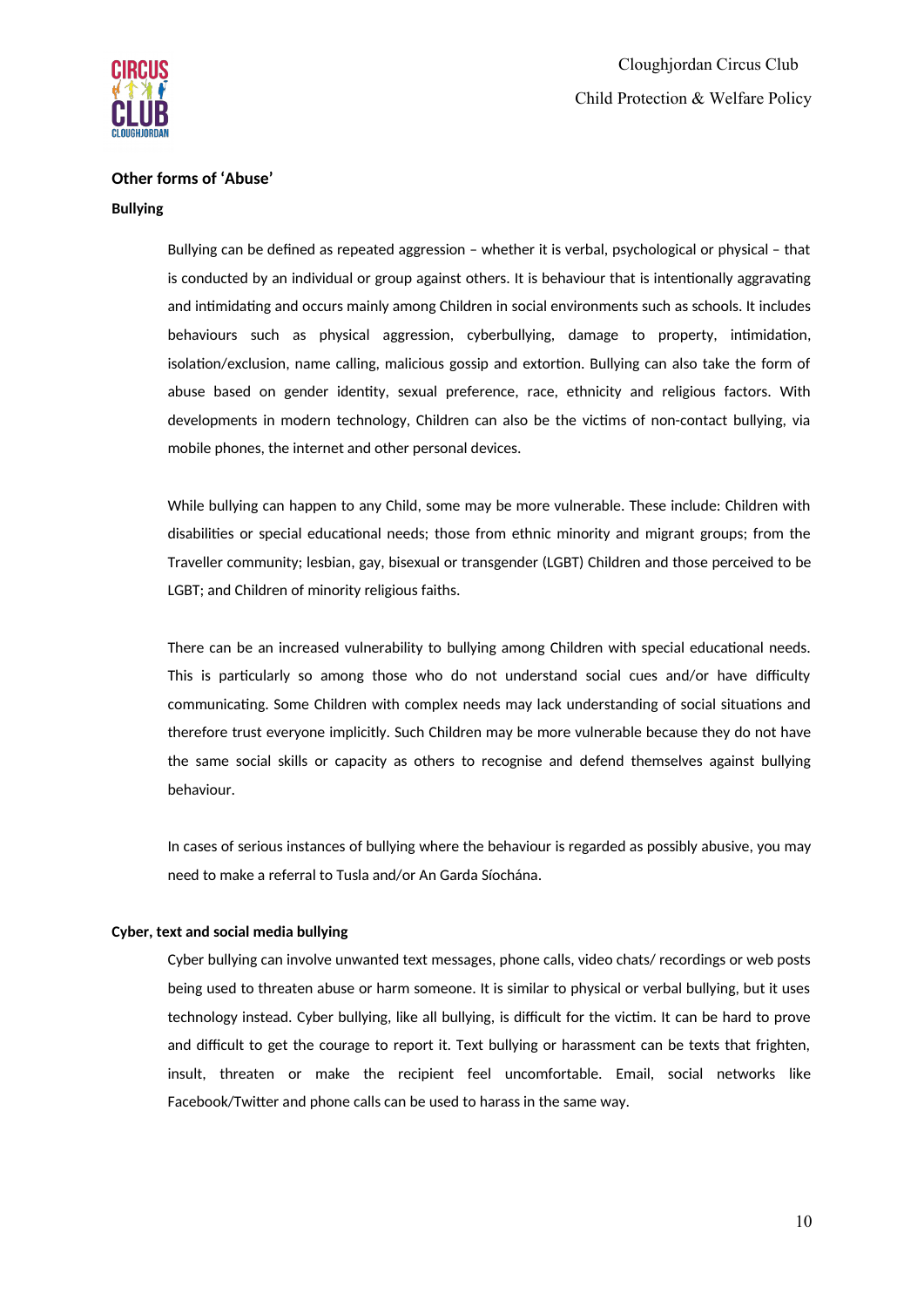

#### **5. Reporting Procedures**

#### **Introduction**

It is not the responsibility of anyone working in Cloughjordan Circus Club in a paid or unpaid capacity to decide whether or not child abuse has taken place. However, there is a responsibility to act on any concerns and pass these on to the appropriate authorites (Tusla/An Garda Síochána) so that they can then make inquiries and take necessary action to protect the young person.

#### **Reasonable grounds for concerns**

All suspicions and allegations MUST be reported promptly and appropriately. It is recognised that strong emotions can be aroused particularly in cases where sexual abuse is suspected or where there is misplaced loyalty to a colleague. It is important to understand these eelings but not allow them to interfere with your judgement about any action to take.

Circus personnel should always inform Tusla when they have reasonable grounds for concern that a Child may have been, is being, or is at risk of being abused or neglected. It is not necessary for the individual to prove that abuse has occurred to report a concern to Tusla. All that is required is that the individual have reasonable grounds for concerns. It is Tusla's role to assess concerns that are reported to it. Reasonable grounds for a Child protection or welfare concern include:

- Evidence, for example of an injury or behaviour, that is consistent with abuse and is unlikely to have been caused in any other way
- Any concern about possible sexual abuse
- Consistent signs that a child is suffering from emotional or physical neglect
- A child saying or indicating by other means that he or she has been abused
- Admission or indication by an adult or a child of an alleged abuse they committed
- An account from a person who saw the child being abused. (Children First National Guidance for the Protection and Welfare of Children 2017).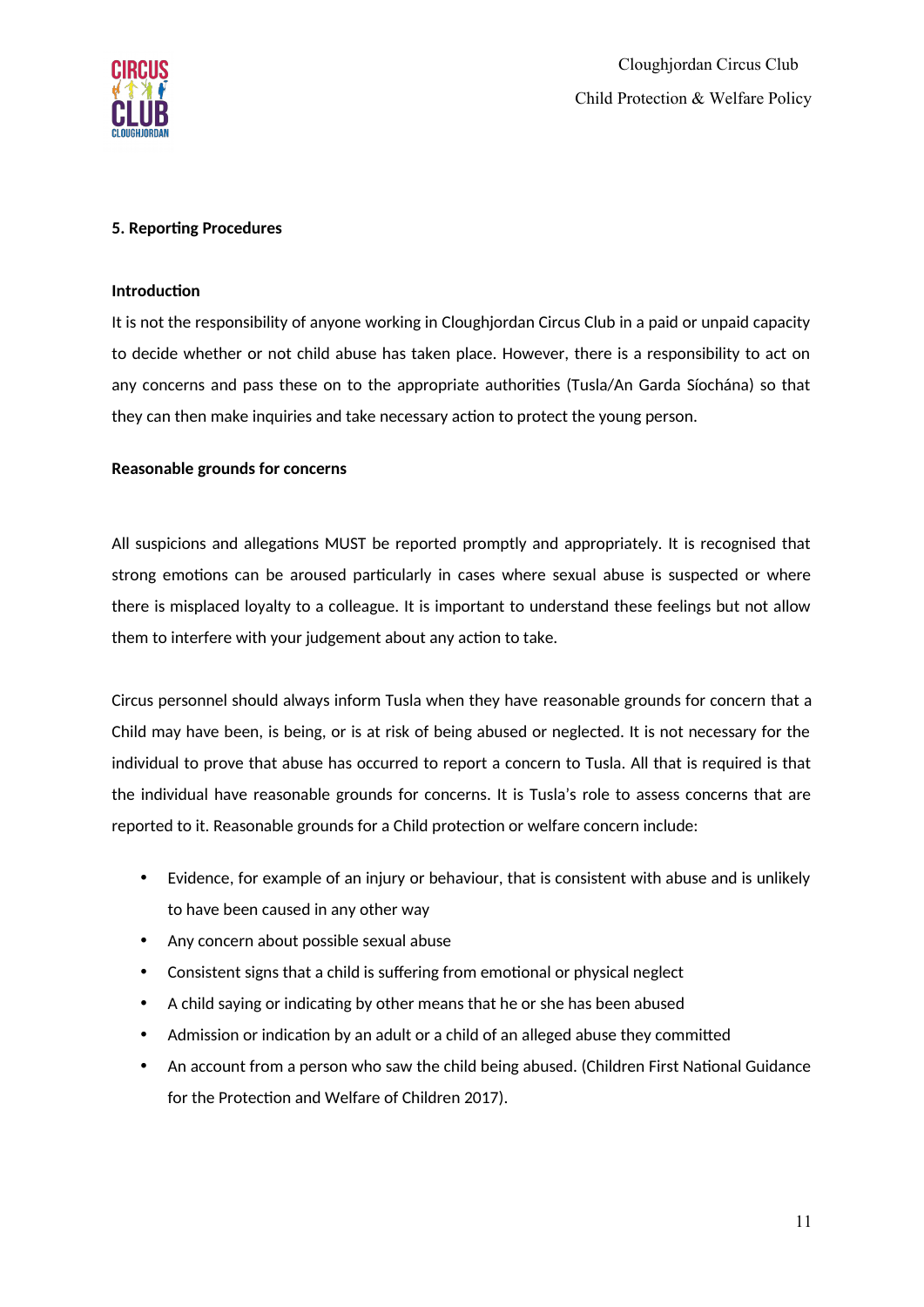

#### **Recording Concerns:**

If abuse is suspected, it is important to establish the grounds for concern by obtaining as much information as possible without investigating. Observations should be recorded and should include dates, times, names, locations, context and any other information that may be relevant. Recording

systems regarding child protection procedures should be held separately from other general records and should be accessible only by those who have 'a need to know' – i.e. the reporter and the DLP.

#### **Desigonated Liaisoon Persoon.**

The DLP for Cloughjordan Circus is Joanna Williams and the Deputy DLP is Linda Austin.

#### **Role of the DLP:**

The Designated Liaison Person is responsible for receiving reports of alleged abuse from Cloughjordan Circus personnel and ensuring that the correct procedures are followed.

The Designated Liaison Person will be supported to complete appropriate training relevant to the role.

The name and contact details of the Designated Liaison Person and Deputy DLP will be made available to all staff and volunteers working within the Organisation. The Deputy DLP will fulfil the role when the Designated Liaison Person is not available.

#### **The Designated Liaison Person will:**

- Have knowledge of the child protection legislation and guidance as well as and statutory requirements
- Have a knowledge of categories and indicators of abuse
- Be familiar with and able to carry out reporting procedures
- Communicate with parents and/or agencies where appropriate
- Ensure that staff and volunteers are adequately trained in child protection and informed about Cloughjordan Circus child protection and welfare policy.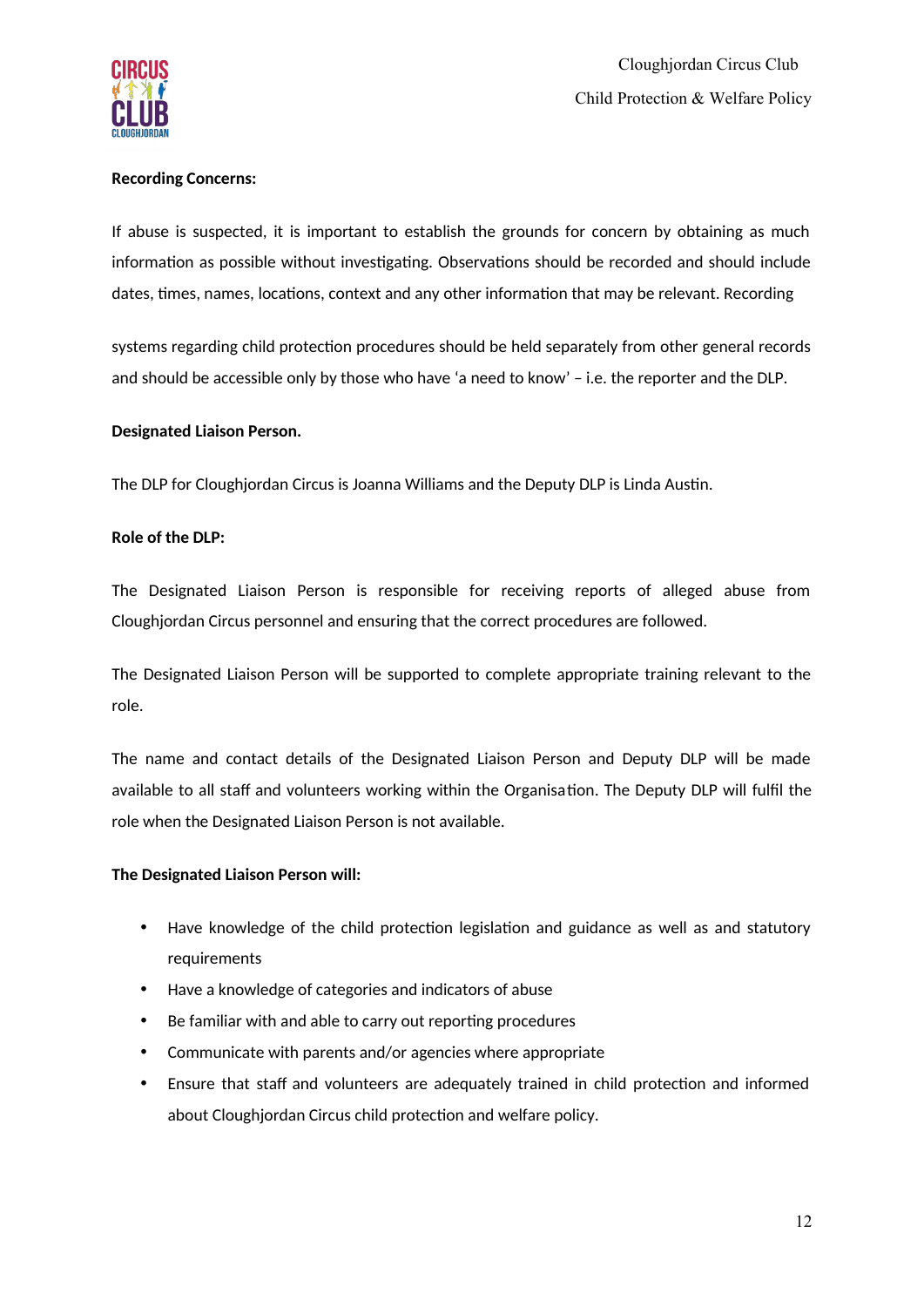

- Be aware of local contacts and services in relation to child protection, i.e. principal and duty social workers and their contact details as well as An Garda Siochana.
- Inform the duty social worker in Tusla Child and Family agency and/ or An Garda Siochana of relevant concerns about individual children, using the Standard Reporting Form,
- Maintain proper records on all concerns, allegatons and cases received and reported and to keep them safely and securely.
- Keep a copy of this form securely and ensure acknowledgement of receipt of this form from Tusla.
- Advise the organisation on issues of confidentiality, record keeping and data protection.
- Liaise with the Board on the implementation and review of this policy.

Designated Liaison Persons do not have the responsibility of investigating or validating child protection concerns and have no counselling or therapeutic role. This responsibility lies with the **Gardaí and Túsla.** 

The DLP in Cloughjordan Circus is the Relevant Person.

**There are no Mandated Persons in Cloughjordan Circus.** 

# **Standard Reporting Procedures**

- Where reasonable grounds for concern exist, a report will be made, through the DLP, without delay. The DLP must make the report to the duty social worker in the local area o the child's residence. This report may be by telephone, in writng or in person (but must always be followed up in writing and documented.(please see Appendix 4 for Tusla's Standard Report Form )
- In the case of the DLP making the report, the social worker may wish to talk with the person in Cloughjordan Circus Club to whom the disclosure was frst made or who has the concern.
- In the event of an emergency or the non-availability of Túsla, the report will be made to An Garda Síochána
- If on receipt of a report from Cloughjordan Circus Club personnel, where the DLP concludes that reasonable grounds for concern do not exist and thus does not make a report, the DLP must inform the reporter, in writing, as to this decision and the reporter may decide to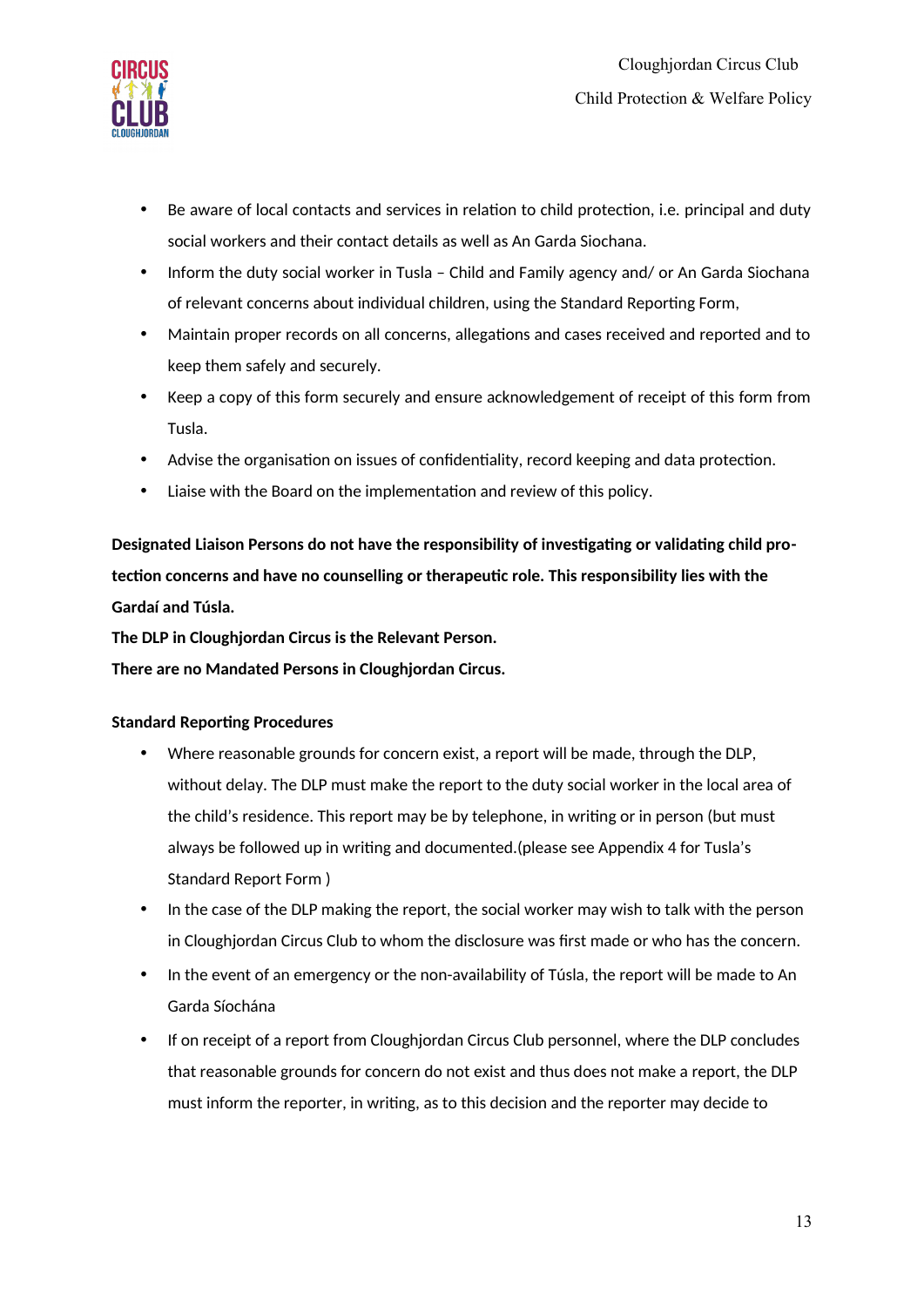

report themselves directly to the statutory agencies. The reporter will stll be covered under the Protection for Persons Reporting Act.

- When Cloughjordan Circus is making a child protection report to Túsla, parents must be informed, unless doing so would put the young person at risk, or would put the reporter at risk or would compromise the statutory investgaton.. The DLP will make this decision in conjunction with advice received from Túsla. The basis for a decision not to inform parents will be recorded.
- All action, communication and attempted action and communication in relation to child protection will be promptly and accurately recorded and stored safely by all of those involved.
- If the report/referral receives an appropriate response from Túsla, Cloughjordan Circus may continue to work with the child where appropriate (and with advice from Túsla)
- If referral does not receive an appropriate response, the DLP will contact the appropriate Túsla social worker/team leader to seek clarification.
- Supports for young person and staff/volunteers involved need to be considered throughout the process.

# **Dealing with Disclosures of Abuse**

We may become aware of possible abuse in various ways. We may see it happening or it may be reported to us by someone else or directly by the young person afected. It is partcularly important to respond appropriately. If a young person says or indicates that they are being abused, you should:

- Stay calm so as not to frighten the young person.
- **Reassure** the child that they are not to blame and that it was right to tell.
- **•** Do not promise to keep anything secret.
- **•** Listen to the child, showing that you are taking them seriously.
- Only ask questions to clarify. Do not ask leading questions.
- Check back with the child that what you have heard is correct and understood.
- Do not express any opinions about the alleged abuser.
- Ensure that the child understands the procedures that will follow

 $\bullet$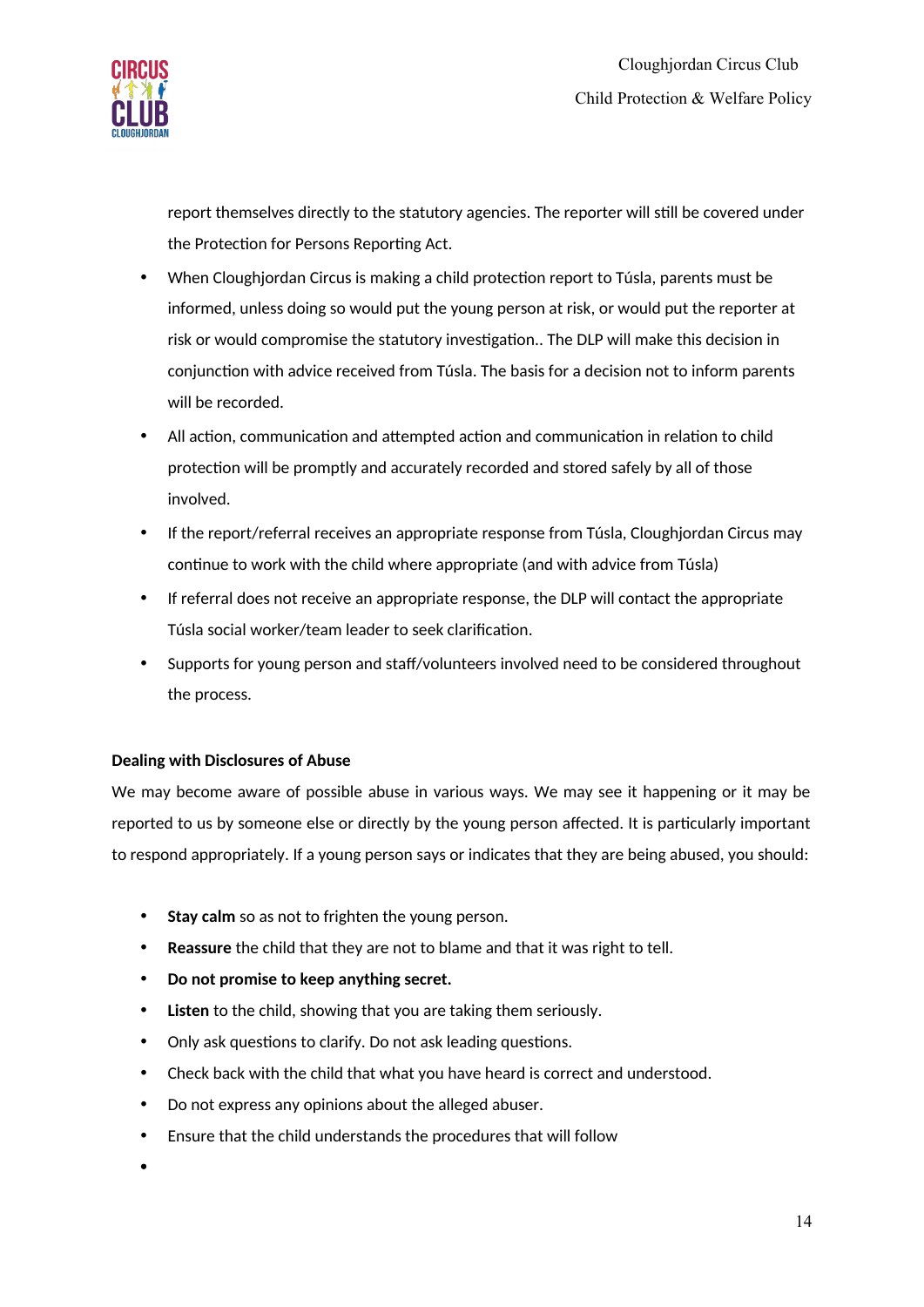

- The safety of the child is paramount. If the child needs urgent medical attention call an ambulance, inform the doctors of the concern and ensure they are made aware that this is a child protection issue.
- Record all information as soon as possible, in as much detail as possible.
- **Report** the incident to the Designated Liaison Person within Cloughjordan Circus Club. This person is Circus Project Director, Joanna Williams.
- Treat the information confidentially, in accordance with the requirements of Children First legislation and guidance.

# If the DLP or Deputy DLP are unavailable, contact the statutory services directly.

#### **Allegations of Peer Abuse**

Abusive behaviour, which is carried out by children and young people, must be taken seriously and it is important that such cases are referred to Túsla. Child protection procedures are adhered to for both children. If there is any conflict of interest between the welfare of the alleged abuser and the victim, the victim's welfare is of paramount importance.

The standard reporting procedure will be followed, and advice will be sought from the statutory authorities with regard to informing the parents/carers of the young people concerned.

#### **Allegations against Employees and Volunteers**

In the event of an allegation against an employee/volunteer/student:

- The priority is to ensure that no child or young person is exposed to unnecessary risk
- The reporting procedures should then be followed. Parents/carers and children (age appropriate) should be informed of actions planned and taken

In this event, there are two procedures to be followed. The reporting procedure in respect to the child and the procedure for dealing with the alleged abuser.

Good practice indicates that the same person does not have responsibility for dealing with the reporting issues and the employment/contractual issues.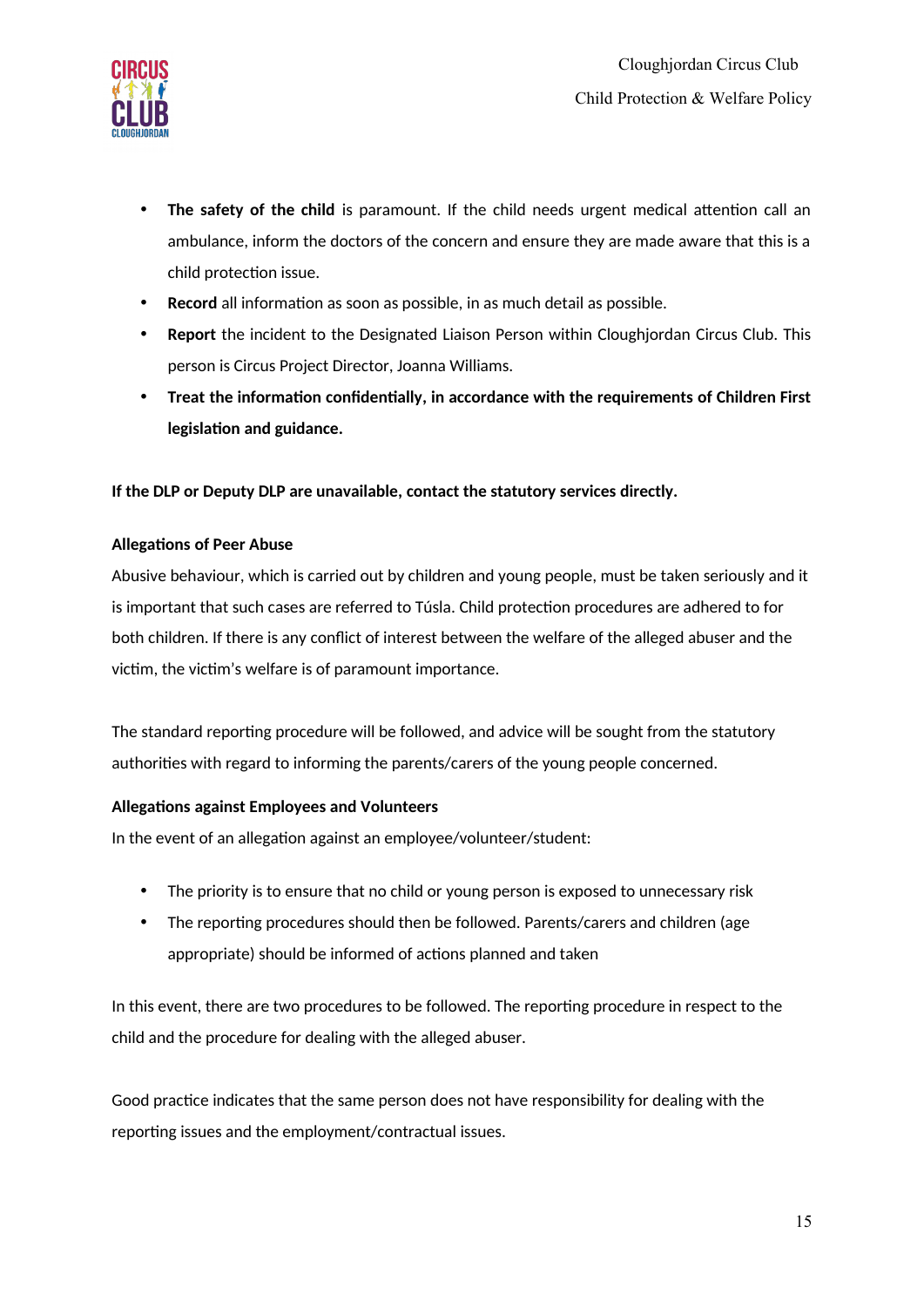

The DLP will have responsibility for the protection of the young person. The Designated Board Member will have responsibility for dealing with allegations made against the employee/volunteer. It will be necessary for the both the Gardaí and senior personnel to agree together a strategy for investigation, and to remain in contact throughout the process.

Note: If an allegation is made against the DLP, the Designated Board Member, must handle the procedure. If an allegation is made against the Designated Board Member, The Chairperson must handle the procedure.

#### **Steps to be taken:**

- Immediately take appropriate measures to ensure that no child is exposed to unnecessary risk. These measures should not unreasonably penalise the worker, unless necessary to protect children.
- If a decision is made to report the matter to Túsla, the DLP will follow the standard reporting procedure.
- The Designated Board Member will inform the worker/volunteer that an allegation has been made and explain the nature of that allegation. Any response made by the worker/volunteer will be recorded and passed on to Túsla. The employee/volunteer has a right to reply to the allegations made against them. Natural justice principles are to be applied.
- The DLP/Designated Board Member may also inform Túsla of any other organisation working with children, with whom the alleged abuser is involved.
- Following advice from statutory authorities, parents/carers of the young person may be informed, unless doing so is not in the best interest of the child.

The follow-up of an allegation of abuse against a worker will be made in consultation with Túsla and An Garda Síochána. The DLP/ Designated Board Member will take due care to ensure that any acton taken by them does not impede any investgatons being carried out by Túsla or An Garda Síochána. The person accused may require support pending an investgaton. It is advised that external services be provided for the purpose.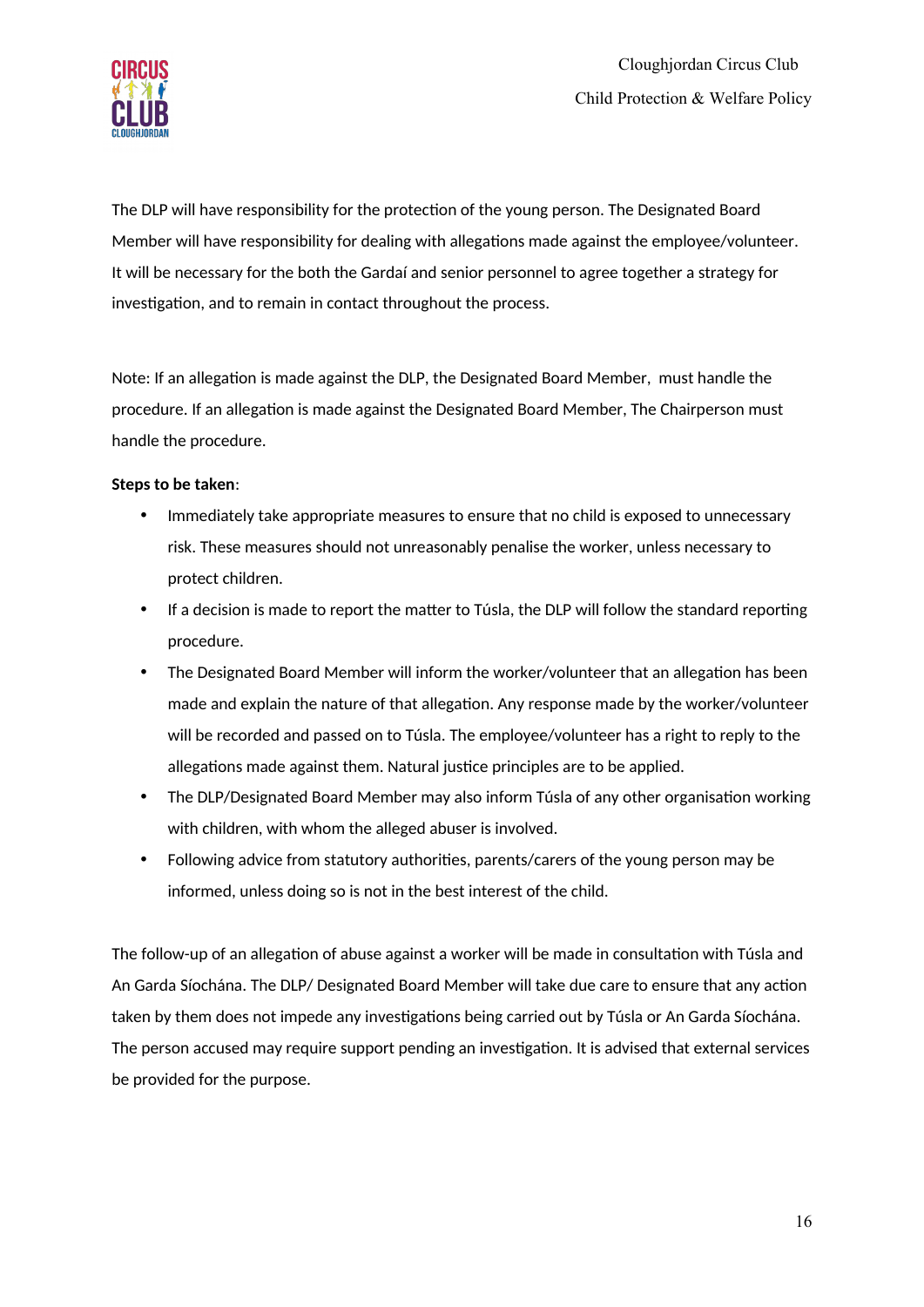

#### **Retrospective Disclosures**

In the case of receiving a retrospective disclosure from an adult, it is very important that consideration is given to the current risk to any child who may be in contact with the alleged abuser. Adult reporters should be encouraged and supported to report their abuse and Cloughjordan Circus personnel have a duty to report any concerns they have. Advice should be sought from Túsla on reporting retrospective disclosures. Investigations of disclosures by adult victims of past abuse frequently uncover current incidences of abuse. This is therefore an effective means of stopping the cycle of abuse.

#### **Confidentiality**

#### **Confidentiality Statement**

Giving such information to others for the protection of a child or young person is not a breach of confidentiality.

All information regarding concern or suspicion of child abuse will be shared on 'a need to know' basis in the interests of the child. Giving information to others for the protection of a child is not a breach of confidentiality.

We cannot guarantee total confidentiality where the best interests of the child or young person are at risk. Cloughjordan Circus Club expects its members and staf to discuss any concerns they may have about the welfare of a child immediately with the Designated Liaison Person or the person in charge of the service and subsequently to check that appropriate action has been taken.

In all matters of confidentiality, the young person's age and their understanding need to be taken into account. As a general rule, the younger the young person, the greater the need to involve parents/other agencies if their safety or welfare is threatened.

Young people, parents and Circus personnel should be informed of Cloughjordan Circus's policy on confidentiality.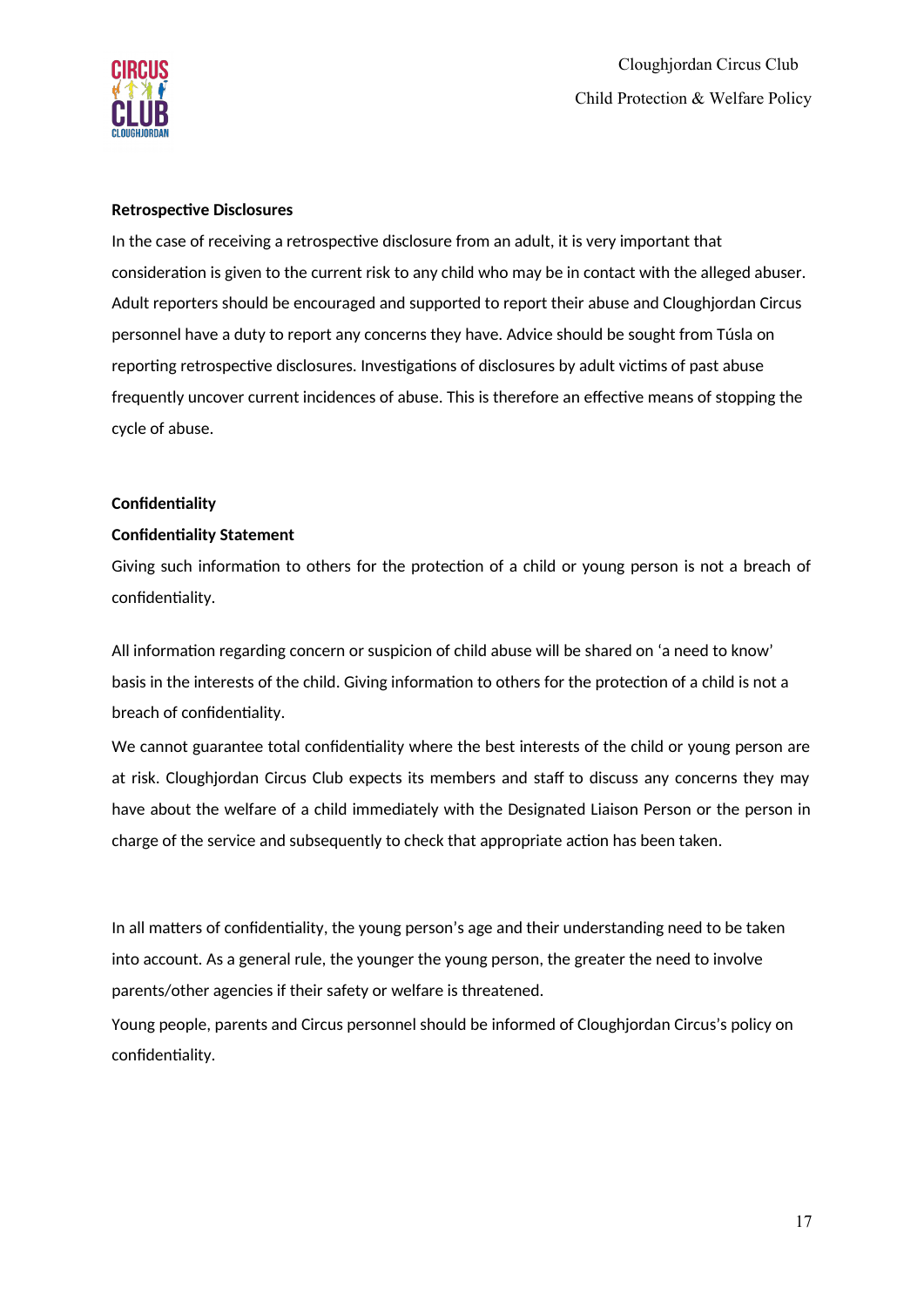

In the case of child protection, no undertakings regarding secrecy can be given. Parent and children have a right to know if personal information about them is being shared, unless doing so would place the child at increased risk. (If this is the case, the basis for this decision not to inform the parents should be recorded.)

# **Recording**

All details of concerns, allegations or reported incidents, regardless of whether or not a referral is subsequently made to a statutory agency, will be recorded. This should happen as soon as possible after the observation, disclosure or incident has taken place. Any reports/completed forms should be stored in a safe and secure location and accessed only by the DLP. All information in relation to child protection concerns, allegations and reports should be stored in a secure locked Location and should be marked confidential. With regard to personal or sensitive information on young people or Circus personnel, this information should be held for the duration of the involvement of the particular person in the organisation and for an agreed period of time thereafter. Where cases are closed, files should be transferred to stored securely and retained in perpetuity. They should be filed so as to be easily accessible in the future.

# **6.** General Complaints procedure

Cloughjordan Circus is committed to ensuring the safety and welfare of all children/young people with whom we work. We have a complaints procedure (Appendix 5) to cover any situatons which may arise, when children/young people or their parents/guardians are not happy with the way their children/young people were treated by Cloughjordan Cirucs. Complaints regarding the safety, welfare and protection of children/young people should be directed to the DLP. All other complaints should be directed to the person with whom the child/young person dealt with.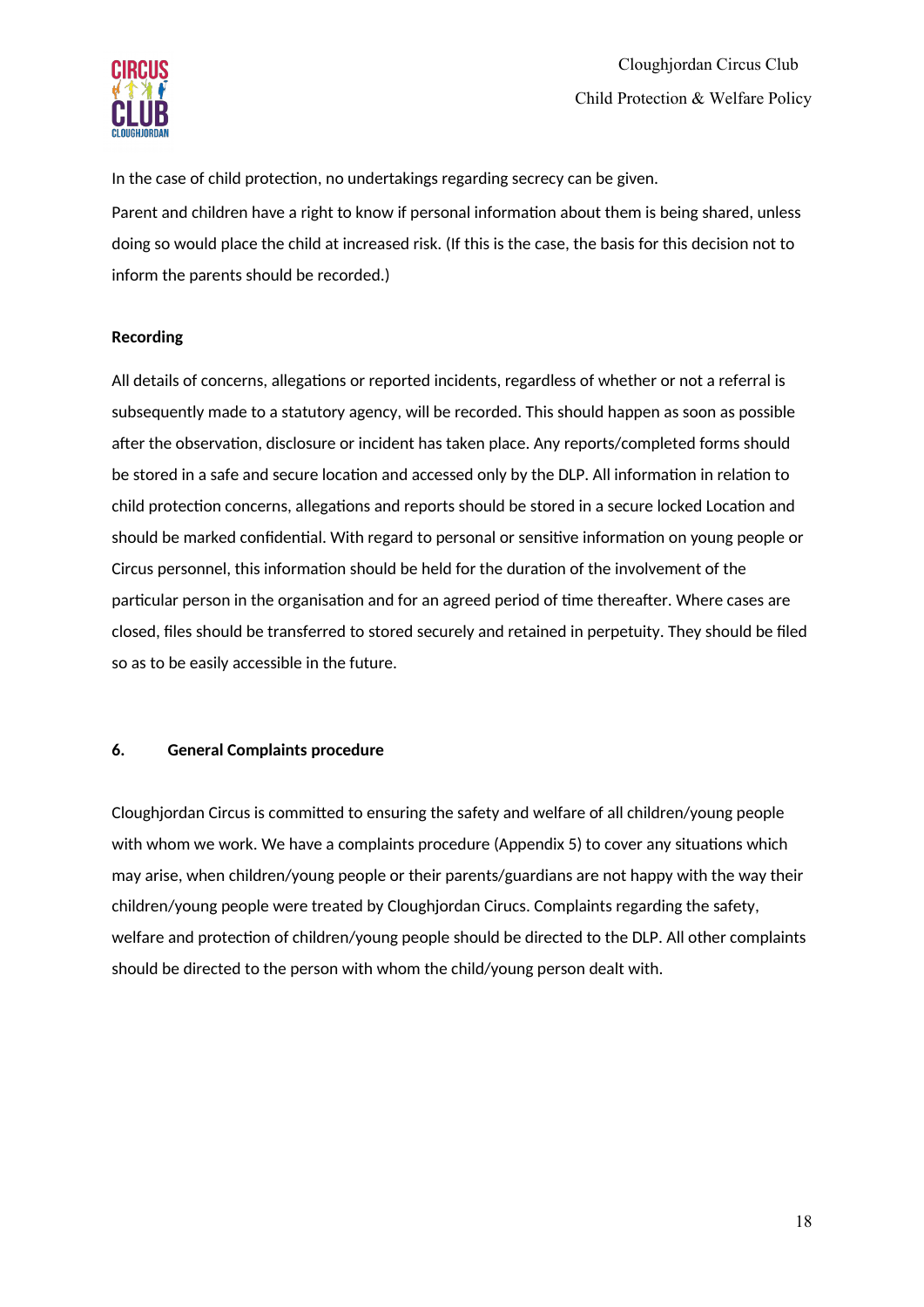

# **7. Accideont Procedures**

- The Cloughjrodan Circus Club, Code of Practice and Risk Management procedures for teaching each circus skill should be followed at all times, these are written documents and all instructors will be given a copy.
- Staff/volunteers should ensure children and young people are aware of risks of danger in relation to workshops and other appropriate events.
- Keep a written record of any injury that occurs, along with details of any treatment given

# **8. Record Keeping**

- a) All information gathered by Cloughjordan Circus Club shall be stored in a secure location with access only by the Designated Liaison Person.
- b) All records shall be maintained in an accurate manner so as to ensure the protection of children and all information shall be recorded.
- c) Records shall be presented so that clear information may be accessed by the Statutory Authorities if necessary.
- d) Records in relation to child protection will be held securely and in perpetuity.
- e) Garda Vetting applications are stored in a secure location.

# **9. Data Protection**

- a) Cloughjordan Circus Club holds all information in accordance with data protection legislation.
- b) Information shall not be passed to third parties unless by consent or deemed necessary for the protection and welfare of Children.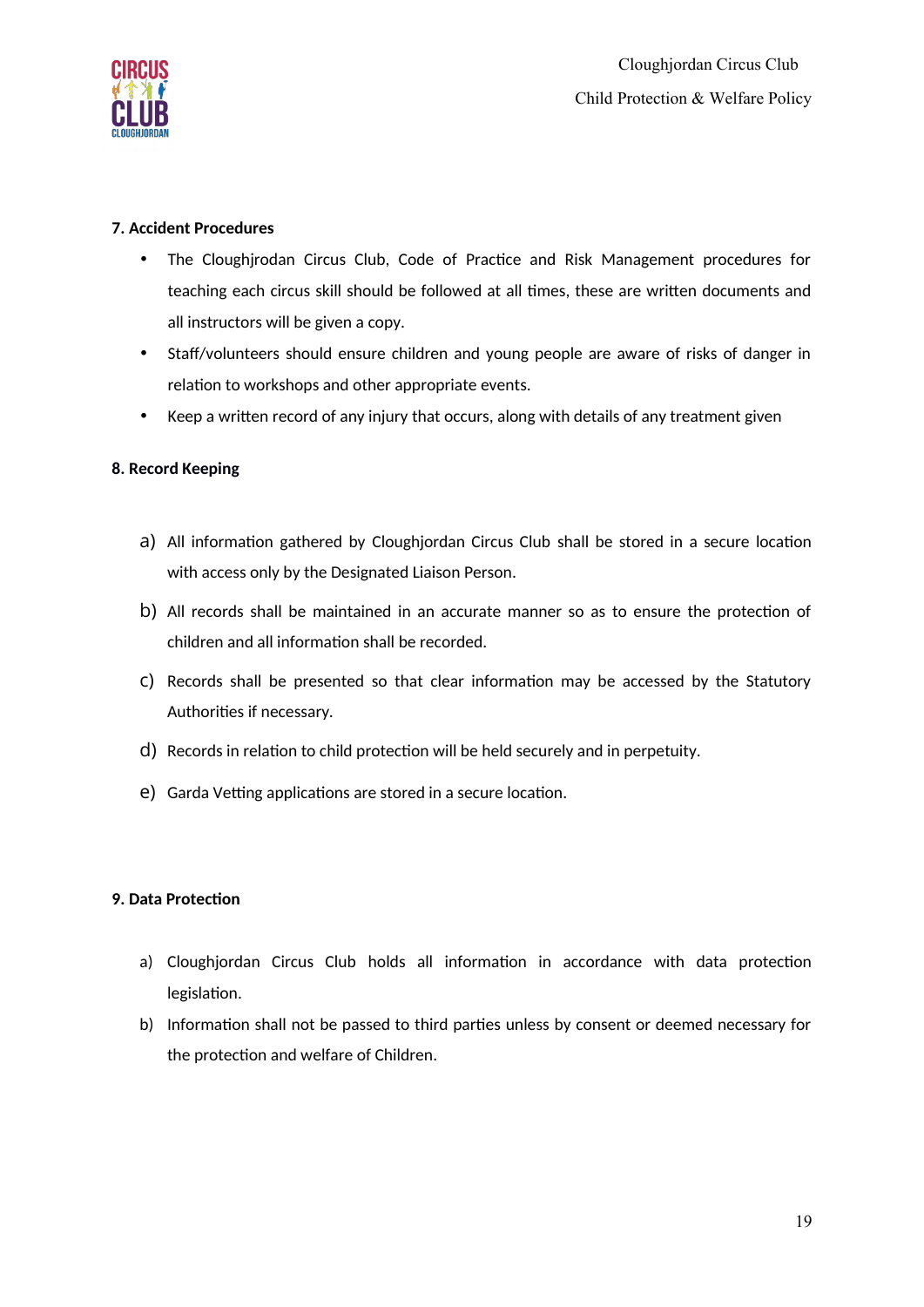

# **Appeondix 1**

**Definitions of Abuse (Taken from Children First National Guidance for the Protection and Welfare of Childreon 2017)**

# **Neglect**

(a) Neglect is generally defined in terms of an omission of care, where a Child's health, development or welfare is impaired by being deprived of food, clothing, warmth, hygiene, medical care, intellectual stimulation, supervision and safety.

# (b) The following are features of Child Neglect:

- i. Children being left alone without adequate care and supervision
- ii. Malnourishment, lacking food, unsuitable food or erratic feeding
- iii. Inadequate living conditions unhygienic conditions, environmental issues, including lack of adequate heating and furniture
- iv. Lack of protection and exposure to danger, including moral danger, or lack of supervision appropriate to the Child's age
- v. Non-organic failure to thrive, i.e. a child not gaining weight due not only to malnutrition but also emotional deprivation
- vi. Failure to provide adequate care for the Child's medical and developmental needs, including intellectual stimulation

(c) A reasonable concern for the Child's welfare would exist when neglect becomes typical of the relationship between the Child and the parent or carer. This may become apparent where you see the Child over a period of time, or the effects of neglect may be obvious based on having seen the Child once.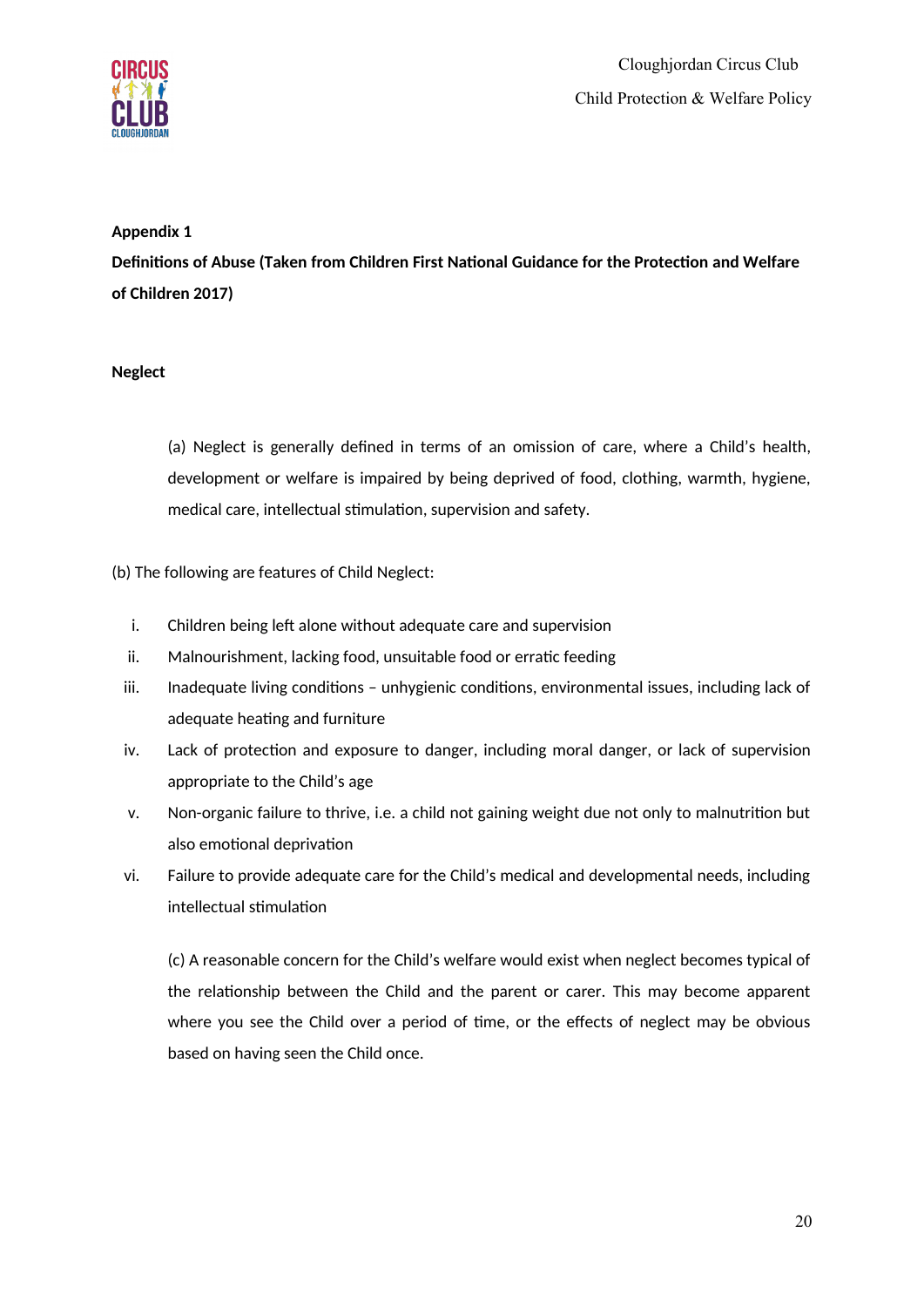

#### **Emotional Abuse**

(a) Emotional abuse is the systematic emotional or psychological ill-treatment of a Child as part of the overall relationship between a caregiver and a Child. Abuse occurs when a Child's basic need for attention, affection, approval, consistency and security are not met, due to incapacity or indifference from their parent or caregiver.

(b) Emotional abuse may be seen in some of the following ways:

- i. Rejection
- ii. Lack of comfort and love
- iii. Lack of attachment
- iv. Lack of proper stimulation (e.g. fun and play)
- v. Lack of continuity of care (e.g. frequent moves, particularly unplanned)
- vi. Persistent criticism, sarcasm, hostility or blaming of the Child
- vii. Bullying
- viii. Conditional parenting in which care or affection of a Child depends on his or her behaviours or actions
- ix. Extreme overprotectiveness
- x. Inappropriate non-physical punishment (e.g. locking Child in bedroom)
- xi. Seriously inappropriate expectations of a Child relative to his/her age and stage of development

(c) There may be no physical signs of emotional abuse unless it occurs with another type of abuse. A Child may show signs of emotional abuse through their actions or emotions in several ways. These include insecure attachment, unhappiness, low self-esteem, educational and developmental underachievement, risk taking and aggressive behaviour.

(d) A reasonable concern for the Child's welfare would exist when the behaviour becomes typical of the relationship between the Child and the parent or carer.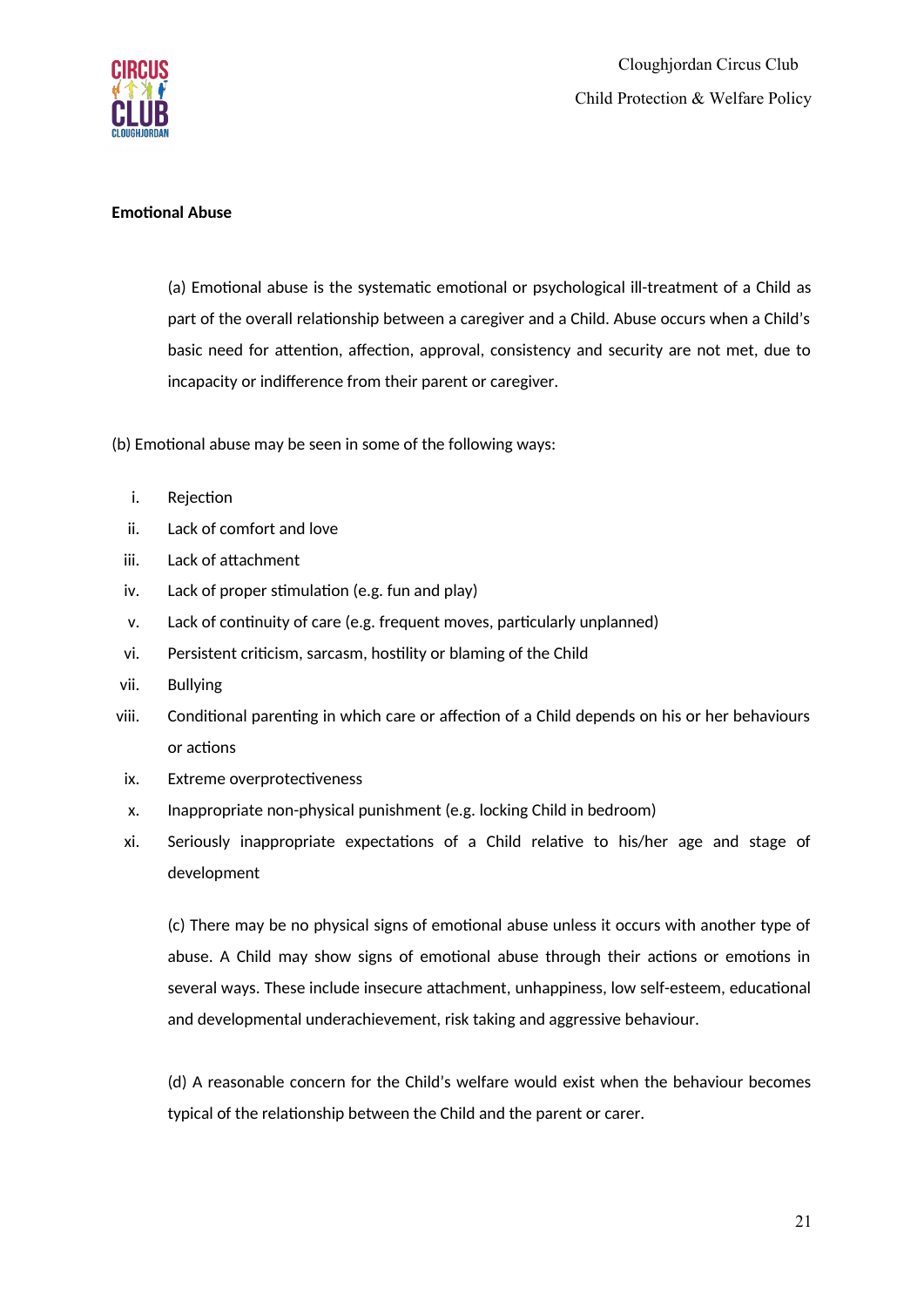

#### **Physical Abuse**

(a) Physical Abuse is when someone deliberately hurts a Child physically or puts them at risk of being physically hurt. It may occur as a single incident or as a pattern of incidents.

(b) Physical abuse can include the following:

- i. Beating, slapping, hitting or kicking
- ii. Pushing, shaking or throwing
- iii. Pinching, biting, choking or hair-pulling
- iv. Use of excessive force in handling
- v. Suffocation
- vi. Physical punishment
- vii. Fabricated/induced illness
- viii. Female genital mutilation
- ix. Deliberate poisoning

(c) The Children First Act 2015 includes a provision that abolishes the common law defence of reasonable chastisement in court proceedings. This defence could previously be invoked by a parent or other person in authority who physically disciplined a Child. The change in the legislation now means that in prosecutions relating to assault or physical cruelty, a person who administers such punishment to a Child cannot rely on the defence of reasonable chastisement in the legal proceedings. The result of this is that the protections in law relating to assault now apply to a Child in the same way as they do to an adult.

A reasonable concern exists where the Child's health and/or development is, may be, or has been damaged as a result of suspected physical abuse.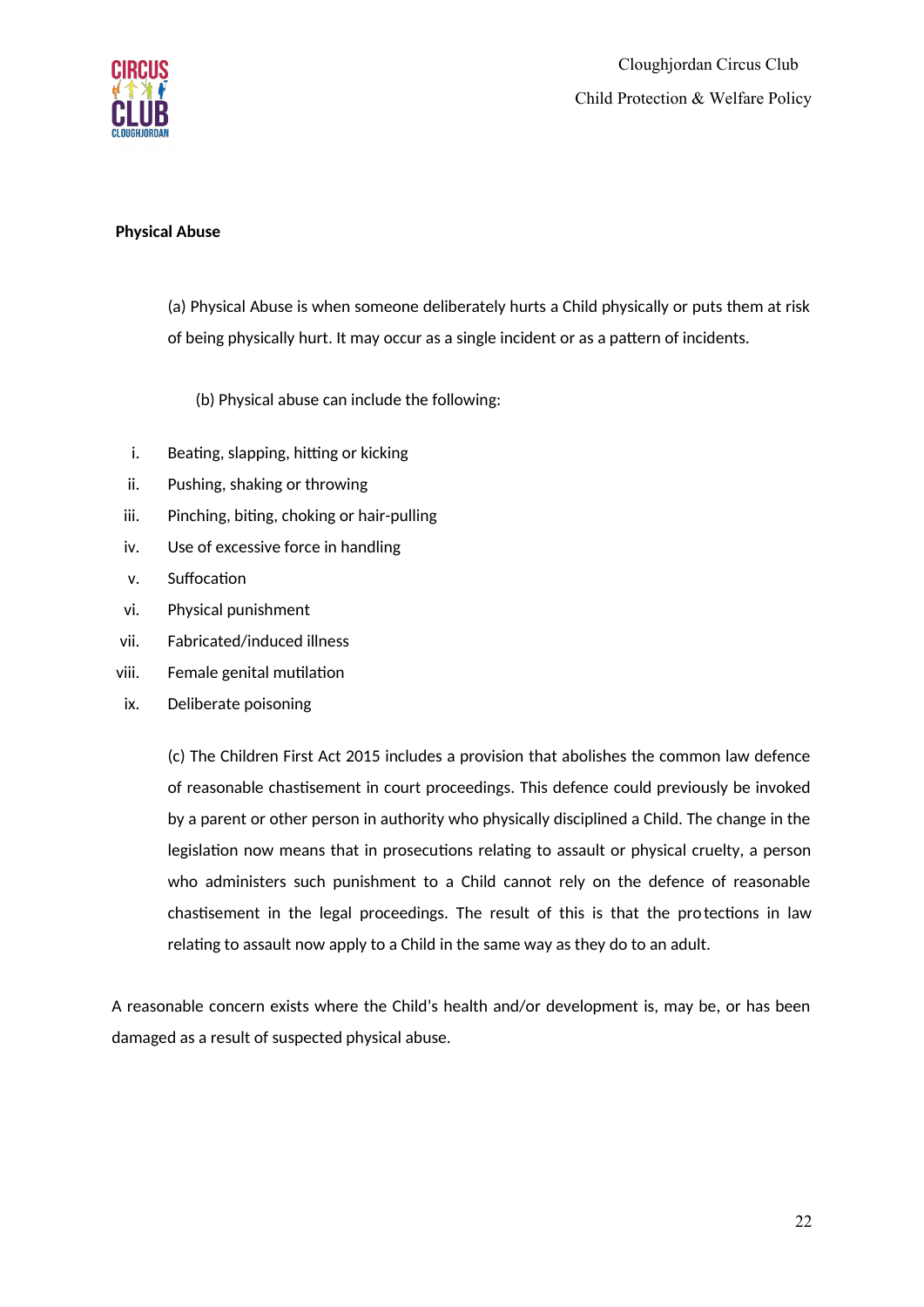

#### **Sexual Abuse**

(a) Sexual abuse occurs when a Child is used by another person for his or her gratification or sexual arousal or for that of others. It includes the Child being involved in sexual acts (masturbation, fondling, oral or penetrative sex) or exposing the Child to sexual activity directly or through pornography

(b) Child sexual abuse may cover a wide spectrum of abusive activities. It rarely involves just a single incident and in some instances, occurs over a number of years. Child sexual abuse most commonly happens within the family, including older siblings and extended family members.

(c) It should be remembered that sexual actvity involving a Young Person may be sexual abuse even if the Young Person concerned does not themselves recognise it as abusive.

(d) Examples of child sexual abuse include the following:

- i. Any sexual act intentionally performed in the presence of a Child
- ii. An invitation to sexual touching or intentional touching or molesting of a Child's body whether by a person or object for the purpose of sexual arousal or gratification
- iii. Masturbation in the presence of a Child or the involvement of a Child in an act of masturbation
- iv. Sexual intercourse with a Child, whether oral, vaginal or anal
- v. Sexual exploitation of a Child, which includes:
	- a. Inviting, inducing or coercing a Child to engage in prostitution or the production of Child pornography [for example, exhibition, modelling or posing for the purpose of sexual arousal, gratification or sexual act, including its recording (on film, videotape or other media) or the manipulation, for those purposes, of an image by computer or other means]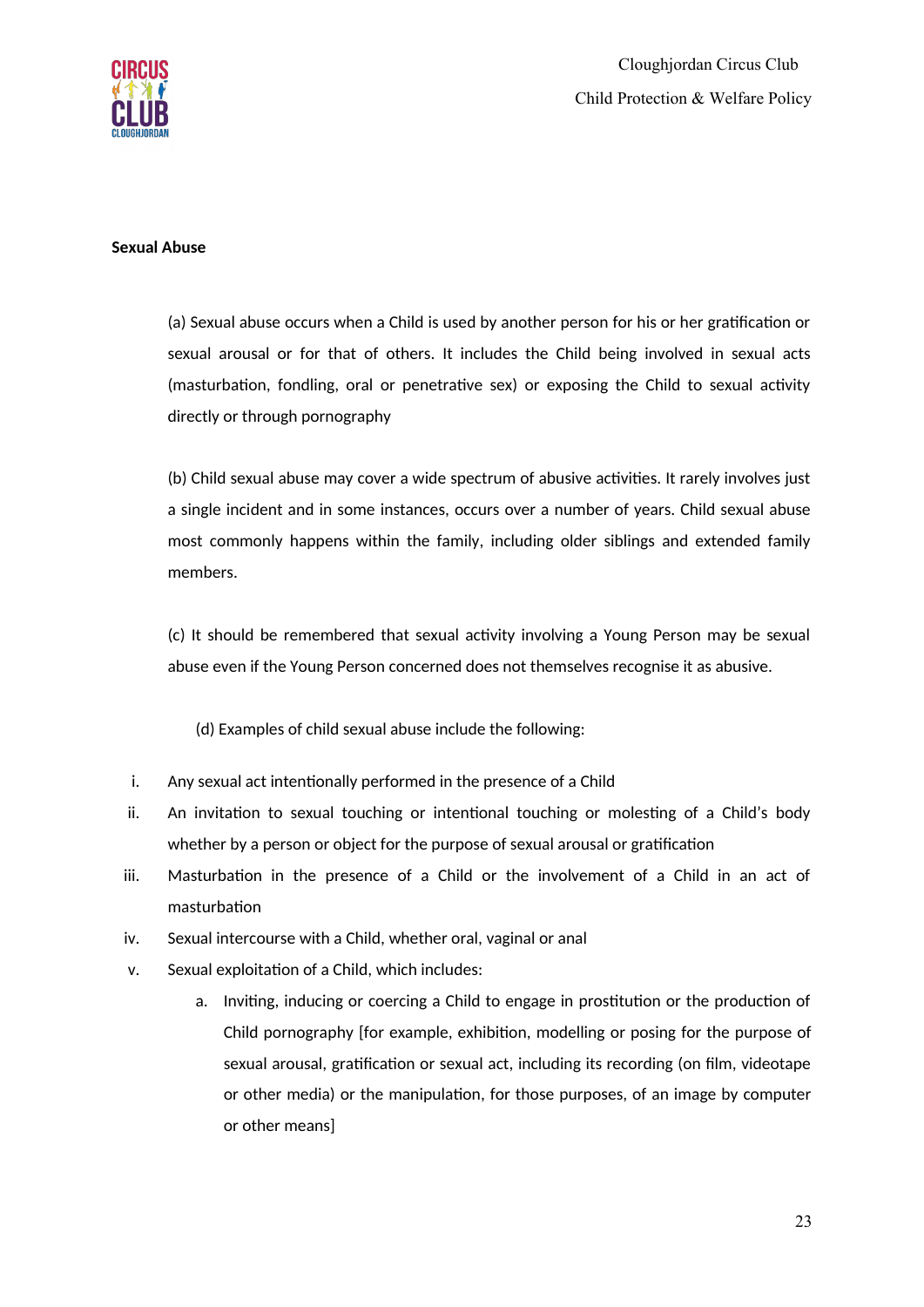

- b. Invitng, coercing or inducing a Child to partcipate in, or to observe, any sexual, indecent or obscene act
- c. Showing sexually explicit material to children, which is often a feature of the 'grooming' process by perpetrators of abuse
- d. Exposing a Child to inappropriate or abusive material through information and communication technology
- e. Consensual sexual actvity involving an adult and an underage person

(e) An Garda Síochána will deal with any criminal aspects of a sexual abuse case under the relevant criminal justice legislation. The prosecution of a sexual offence against a Child will be considered within the wider objective of Child welfare and protection. The safety of the Child is paramount and at no stage should a Child's safety be compromised because of concern for the integrity of a criminal investigation.

(f) In relation to Child sexual abuse, it should be noted that in criminal law the age of consent to sexual intercourse is 17 years for both boys and girls. Any sexual relationship where one or both parties are under the age of 17 is illegal. However, it may not necessarily be regarded as Child sexual abuse.

# **Other forms of 'Abuse'**

# **(a) Bullyiong**

Bullying can be defned as repeated aggression – whether it is verbal, psychological or physical – that is conducted by an individual or group against others. It is behaviour that is intentionally aggravating and intimidating and occurs mainly among Children in social environments such as schools. It includes behaviours such as physical aggression, cyberbullying, damage to property, intimidation, isolation/exclusion, name calling, malicious gossip and extortion. Bullying can also take the form of abuse based on gender identity, sexual preference, race, ethnicity and religious factors. With developments in modern technology, Children can also be the victims of non-contact bullying, via mobile phones, the internet and other personal devices.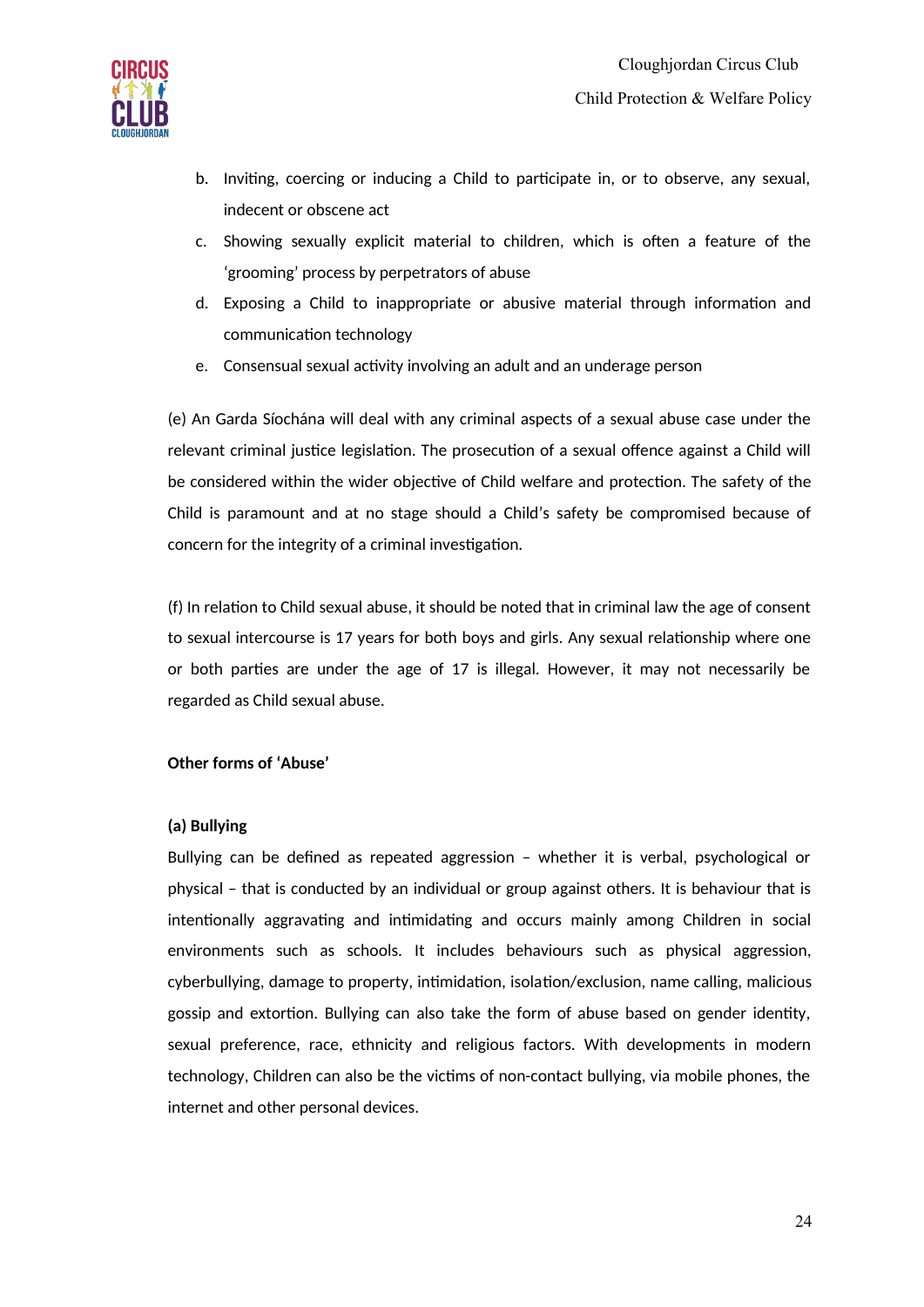

While bullying can happen to any Child, some may be more vulnerable. These include: Children with disabilities or special educational needs; those from ethnic minority and migrant groups; rom the Traveller community; lesbian, gay, bisexual or transgender (LGBT) Children and those perceived to be LGBT; and Children of minority religious faiths.

There can be an increased vulnerability to bullying among Children with special educatonal needs. This is partcularly so among those who do not understand social cues and/or have difficulty communicating. Some Children with complex needs may lack understanding of social situations and therefore trust everyone implicitly. Such Children may be more vulnerable because they do not have the same social skills or capacity as others to recognise and defend themselves against bullying behaviour.

In cases of serious instances of bullying where the behaviour is regarded as possibly abusive, you may need to make a referral to Tusla and/or An Garda Síochána.

#### (b) Cyber, text and social media bullying

Cyber bullying can involve unwanted text messages, phone calls, video chats/ recordings or web posts being used to threaten abuse or harm someone. It is similar to physical or verbal bullying, but it uses technology instead. Cyber bullying, like all bullying, is difficult for the victim. It can be hard to prove and difficult to get the courage to report it. Text bullying or harassment can be texts that frighten, insult, threaten or make the recipient feel uncomfortable. Email, social networks like Facebook/Twitter and phone calls can be used to harass in the same way.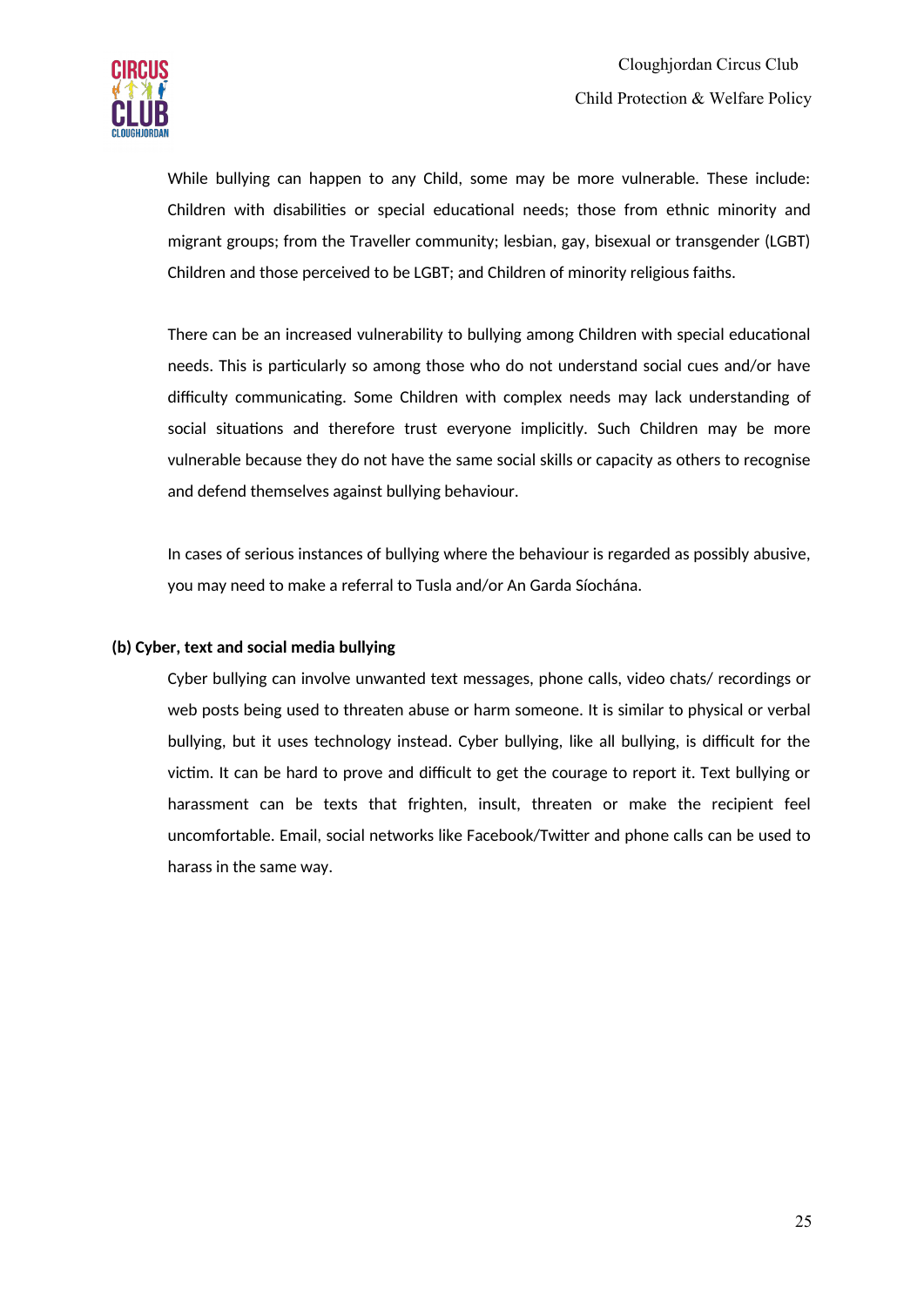

Cloughjordan Circus Club Child Protection & Welfare Policy

**Appeondix 2**

# **Cloughjordan Parental/Guardian Consent Form**

Circus activities cover a wide range of disciplines, some of which include physical contact between participants and between tutor and participant for safety and proper support while they are learning. We always approach this with best practice in relation to child protection, making sure participants are respectful and safe towards each other and that they always have the opportunity to opt out if they are not comfortable with what is required.

This parental consent covers the child/young persons participation in workshops, shows and circus club activities for the duration of their membership. Any exceptional travel or residential trips will require an additional form to be completed by the parent/guardian.

| Date of Birth: _____________________________                            |  |
|-------------------------------------------------------------------------|--|
| <b>Contact information of child (Teens):</b>                            |  |
|                                                                         |  |
|                                                                         |  |
| <b>Other Relevant Information</b>                                       |  |
| (Please mention any medical conditions, allergies, or additional needs) |  |
|                                                                         |  |
|                                                                         |  |
|                                                                         |  |
|                                                                         |  |

*This information will be treated confidentially , and it is for your childs safety only. It is very important for your childs safety that we have all the relevant information.*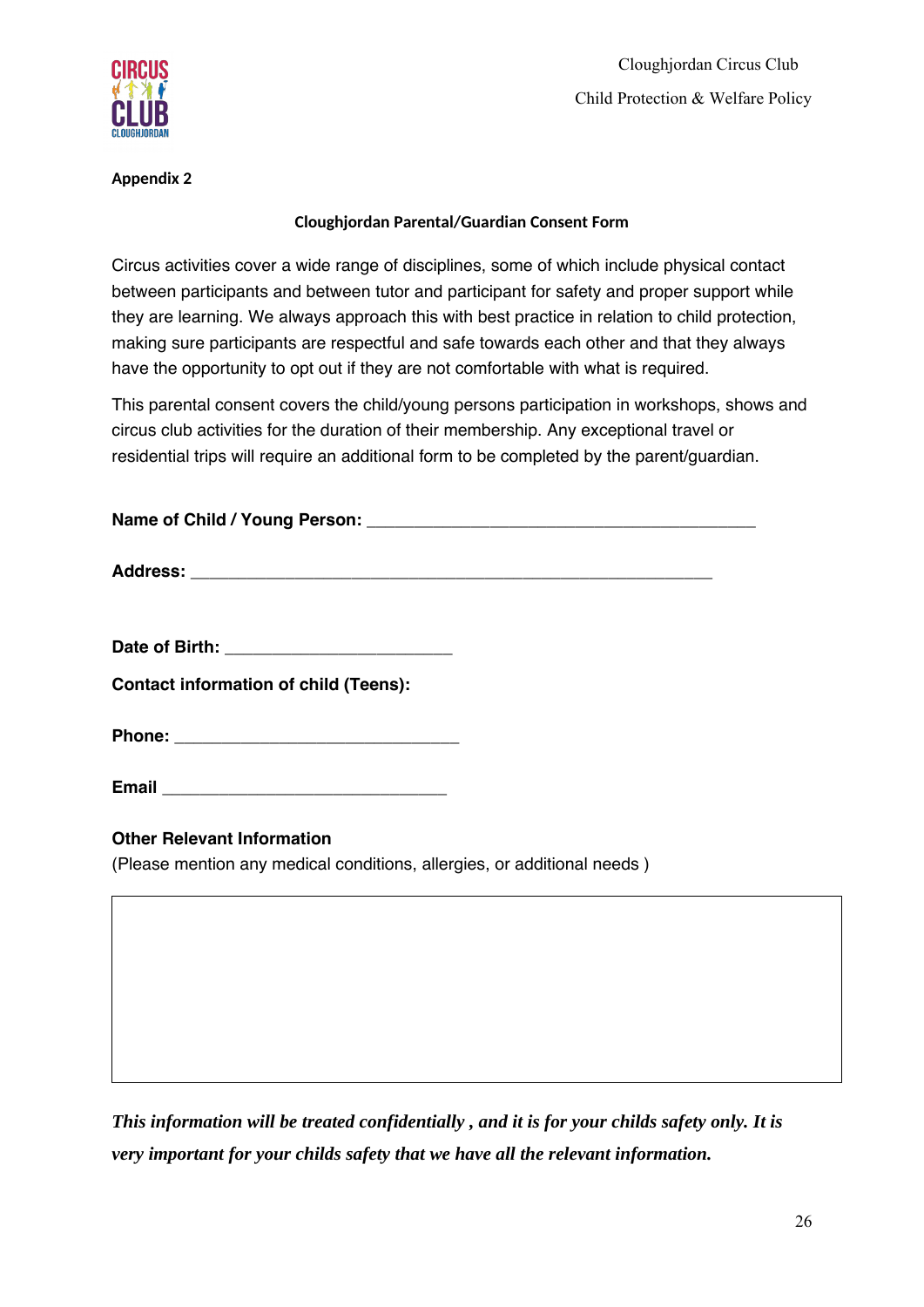

# **Contact details for parent/guardian**

Name(s)

Daytime / Work phone number:

Mobile number:

Email:

Relationship to child:

**Second / Emergency contact** 

Name

Daytime / work phone number

Moblie number

Email

Relationship to child

# **In case of a medical emergency:**

In the event of illness or accident, I give permission for medical treatment to be administered where considered necessary by a suitably qualified medical practitioner and/or hospital. I understand that every effort will be made to contact me as soon as possible.

Signed\_\_\_\_\_\_\_\_\_\_\_\_\_\_\_\_\_\_\_\_\_\_\_\_\_\_\_\_\_\_\_\_\_\_\_\_\_\_\_\_\_\_\_\_\_\_\_\_\_\_\_\_\_\_\_\_\_\_\_\_\_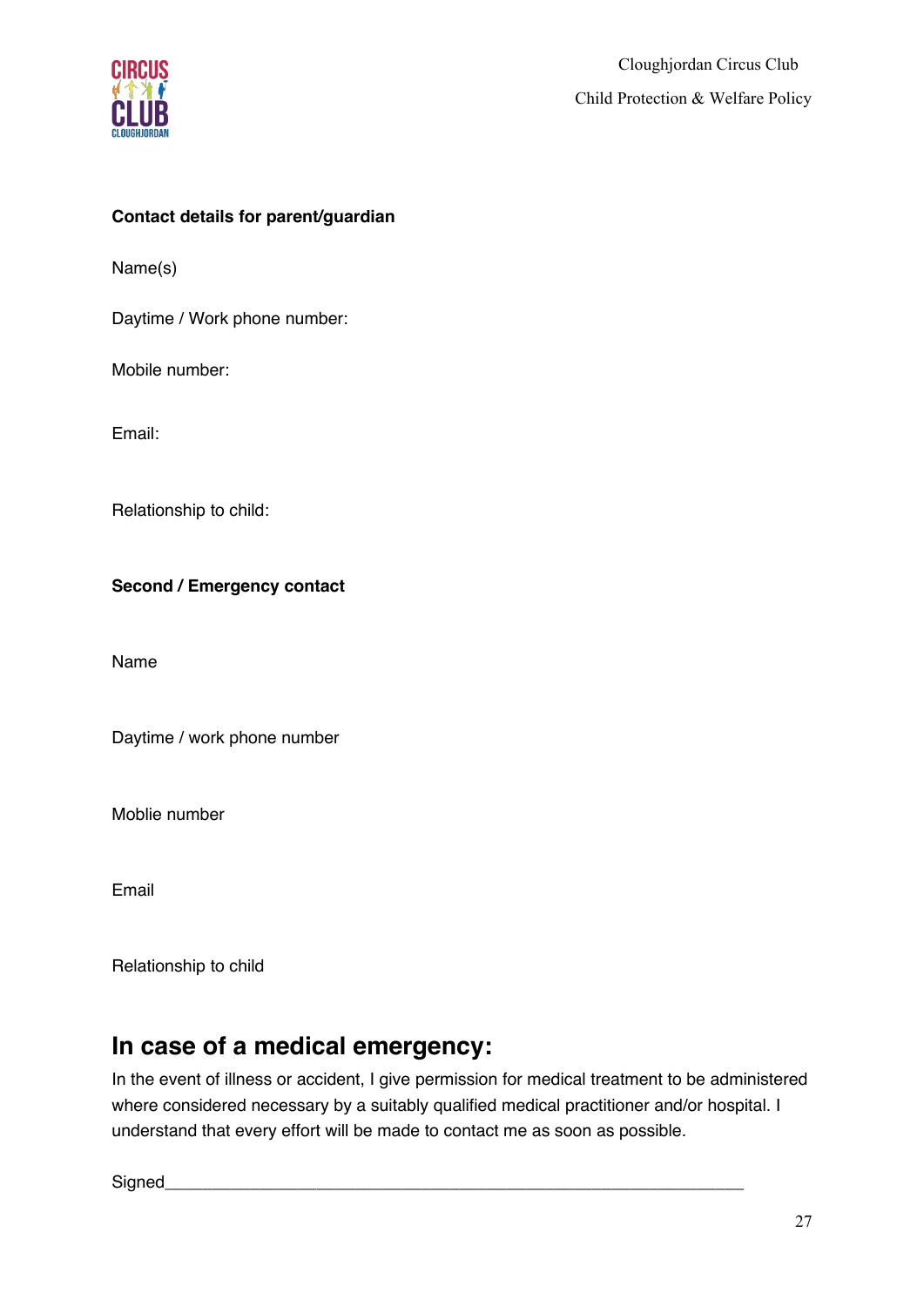

# **Collection Policy**

All children attending Cloughjordan Circus Club activities must be dropped and collected to and from acivities by a parent or adult nominated by the parent (please tell the leaders verbally or by text if a differnet adult from usual will be collecting your child)

If your child is 11 years or over, and you give permission for them to walk home independently please sign here

Signed **and**  $\overline{\phantom{a}}$  and  $\overline{\phantom{a}}$  and  $\overline{\phantom{a}}$  and  $\overline{\phantom{a}}$  and  $\overline{\phantom{a}}$  and  $\overline{\phantom{a}}$  and  $\overline{\phantom{a}}$  and  $\overline{\phantom{a}}$  and  $\overline{\phantom{a}}$  and  $\overline{\phantom{a}}$  and  $\overline{\phantom{a}}$  and  $\overline{\phantom{a}}$  and  $\overline{\phantom{a}}$  and

# **Communication with Young People (Teen Group)**

I give permission for the named young person to be contacted by Cloughjordan Circus Club via mobile phone text, email in relation to Cloughjordan Circus Club related activities.

Signed\_\_\_\_\_\_\_\_\_\_\_\_\_\_\_\_\_\_\_\_\_\_\_\_\_\_\_\_\_\_\_\_\_\_\_\_\_

# **Photographs and video**

Supervised photos and video may be taken of your child during activities for documentation purposes. We may use this in applications to future funders, promotional material and on our website. All images will be stored on a password protected harddrive. We have a social media nad use of image policy which is available on request **Please sign if you give your permission for this.**

Signed **and**  $\overline{\phantom{a}}$  and  $\overline{\phantom{a}}$  and  $\overline{\phantom{a}}$  and  $\overline{\phantom{a}}$  and  $\overline{\phantom{a}}$  and  $\overline{\phantom{a}}$  and  $\overline{\phantom{a}}$  and  $\overline{\phantom{a}}$  and  $\overline{\phantom{a}}$  and  $\overline{\phantom{a}}$  and  $\overline{\phantom{a}}$  and  $\overline{\phantom{a}}$  and  $\overline{\phantom{a}}$  and

# **Permission for Circus Activities**

I agree to allow the child named above to attend workshops and activities of Cloughjordan Circus Club. I understand that there will be suitable supervision while the young people are in the care of Cloughjordan Circus. I understand that the proceedings may be photographed/videoed and used for promotional purposes.

Signed: \_\_\_\_\_\_\_\_\_\_\_\_\_\_\_\_\_\_\_\_\_\_\_ Name (block letters) \_\_\_\_\_\_\_\_\_\_\_\_\_\_\_\_\_\_\_\_\_\_\_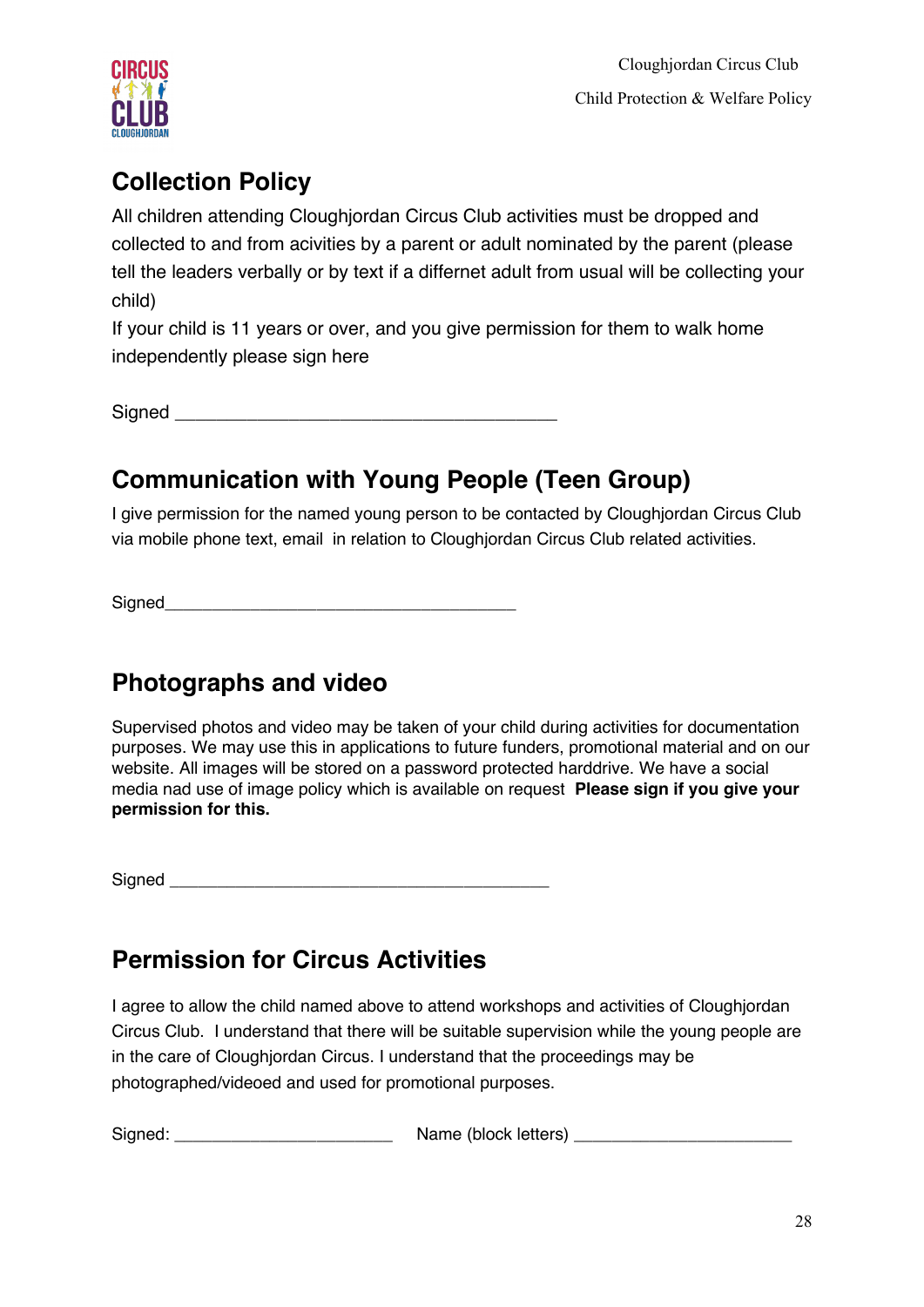

# **Appeondix 3**

| <b>Incident / Accident Report Form</b>                                                                                |
|-----------------------------------------------------------------------------------------------------------------------|
| This form should be fully completed by the person in charge of an event in respect of any                             |
| incident/accident involving personal injury to any person and damage to the property of such                          |
| persons.                                                                                                              |
|                                                                                                                       |
|                                                                                                                       |
| Time of Incident / Accident ____________________________                                                              |
|                                                                                                                       |
|                                                                                                                       |
|                                                                                                                       |
|                                                                                                                       |
| Event at which Incident / Accident occurred:                                                                          |
|                                                                                                                       |
|                                                                                                                       |
| <u> 1989 - Johann Barn, amerikan berkemaan di sebagai berkemaan di sebagai berkemaan di sebagai berkemaan di seba</u> |
|                                                                                                                       |
| Person in charge:                                                                                                     |
|                                                                                                                       |
| <b>Contact Details</b>                                                                                                |
|                                                                                                                       |
| <u> 1989 - Johann Stoff, deutscher Stoff, der Stoff, der Stoff, der Stoff, der Stoff, der Stoff, der Stoff, der S</u> |
| Witnesses (Details) ______________ _____                                                                              |
|                                                                                                                       |
|                                                                                                                       |
|                                                                                                                       |
| Name and Contact details of person who was injured or whose property was damaged:                                     |
|                                                                                                                       |

J,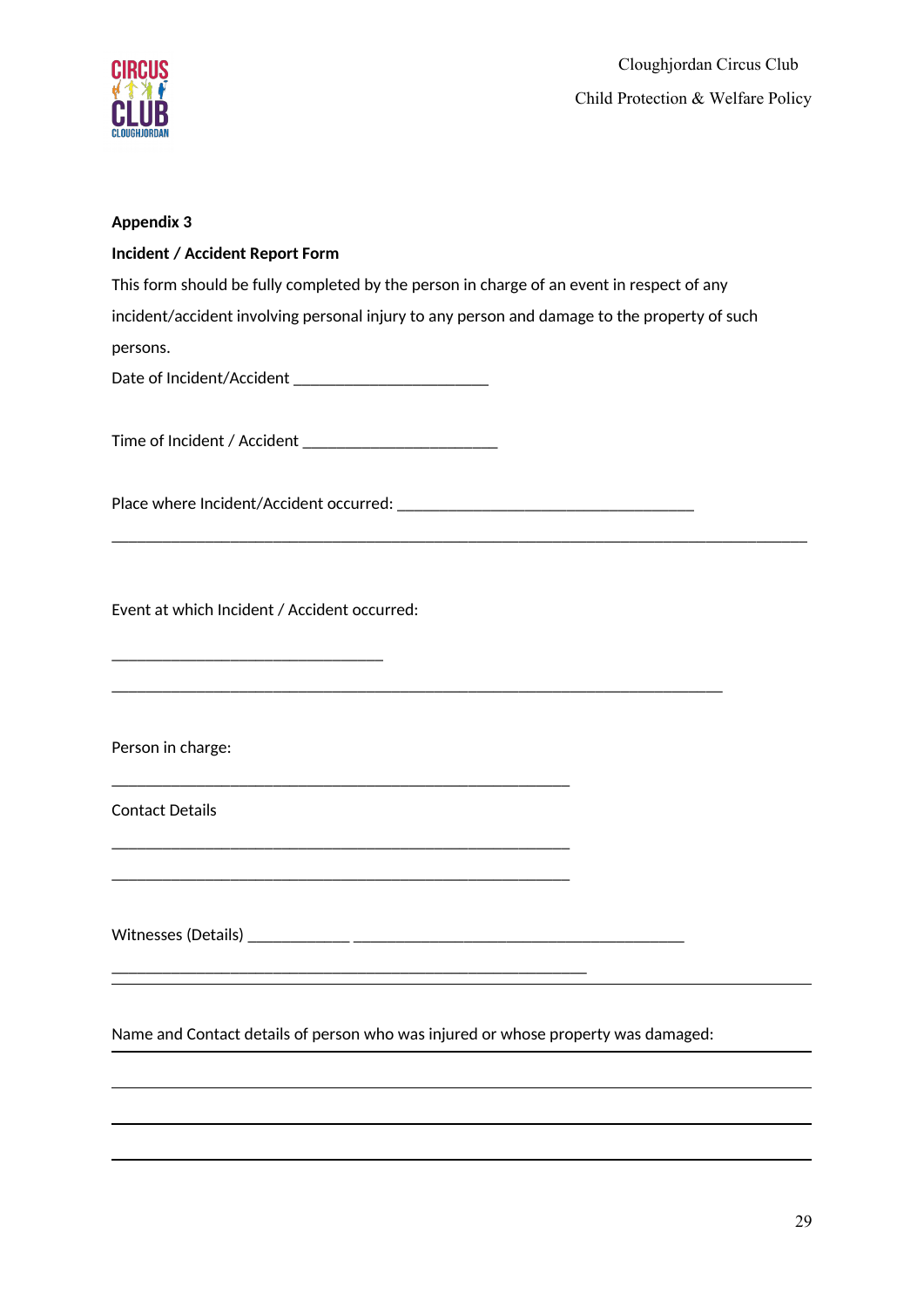

What organisation (if any) is that person a member of?

 $\frac{1}{\sqrt{2}}$  ,  $\frac{1}{\sqrt{2}}$  ,  $\frac{1}{\sqrt{2}}$  ,  $\frac{1}{\sqrt{2}}$  ,  $\frac{1}{\sqrt{2}}$ 

Person in Charge: **Example 20** and the set of the set of the set of the set of the set of the set of the set of the set of the set of the set of the set of the set of the set of the set of the set of the set of the set of

Is the person an employee of the organisation:

\_\_\_\_\_\_\_\_\_\_\_\_\_\_\_\_\_\_\_\_\_\_\_\_\_\_\_\_\_\_\_?

\_\_\_\_\_\_\_\_\_\_\_\_\_\_\_\_\_\_\_\_\_\_\_\_\_\_\_\_\_\_\_\_\_\_\_\_\_\_\_\_\_\_\_\_\_\_\_\_\_\_\_\_\_\_\_\_\_\_\_\_\_

Was the injured person taken to hospital? \_\_\_\_\_\_\_\_\_\_\_\_\_\_\_\_\_\_\_\_\_\_\_\_\_\_\_\_\_\_\_\_\_\_\_

If yes, name of hospital

If not did the person receive treatment from any other source

\_\_\_\_\_\_\_\_\_\_\_\_\_\_\_\_\_\_\_\_\_\_\_\_\_\_\_\_\_\_\_\_\_\_\_\_\_\_\_\_\_\_\_\_\_\_\_\_\_\_\_\_\_\_\_\_

\_\_\_\_\_\_\_\_\_\_\_\_\_\_\_\_\_\_\_\_\_\_\_\_\_\_\_\_\_\_\_\_\_\_\_\_\_\_\_\_\_\_\_\_\_\_\_\_\_\_\_\_\_\_\_\_

\_\_\_\_\_\_\_\_\_\_\_\_\_\_\_\_\_\_\_\_\_\_\_\_\_\_\_\_\_\_\_\_\_\_\_\_\_\_\_\_\_\_\_\_\_\_\_\_\_

\_\_\_\_\_\_\_\_\_\_\_\_\_\_\_\_\_\_\_?

Nature and Extent o treatment provided \_\_\_\_\_\_\_\_\_\_\_\_\_\_\_\_\_\_\_\_\_\_\_\_\_\_\_\_\_\_\_\_\_\_\_\_

Describe fully nature and extent of damage to property

Was incident reported to anyone else at the time i.e. Gardaí etc. \_\_\_\_\_\_\_\_\_\_\_\_\_\_

\_\_\_\_\_\_\_\_\_\_\_\_\_\_\_\_\_\_\_\_\_\_\_\_\_\_\_\_\_\_\_\_\_\_\_\_\_\_\_\_\_\_\_\_\_\_\_\_\_\_\_\_\_\_\_\_\_\_\_\_\_\_\_\_\_\_\_\_\_

\_\_\_\_\_\_\_\_\_\_\_\_\_\_\_\_\_\_\_\_\_\_\_\_\_\_\_\_\_\_\_\_\_\_\_\_\_\_\_\_\_\_\_\_\_\_\_\_\_\_\_\_\_\_\_\_\_\_\_\_\_\_\_\_\_\_\_\_\_\_\_\_\_\_\_\_\_\_\_\_\_\_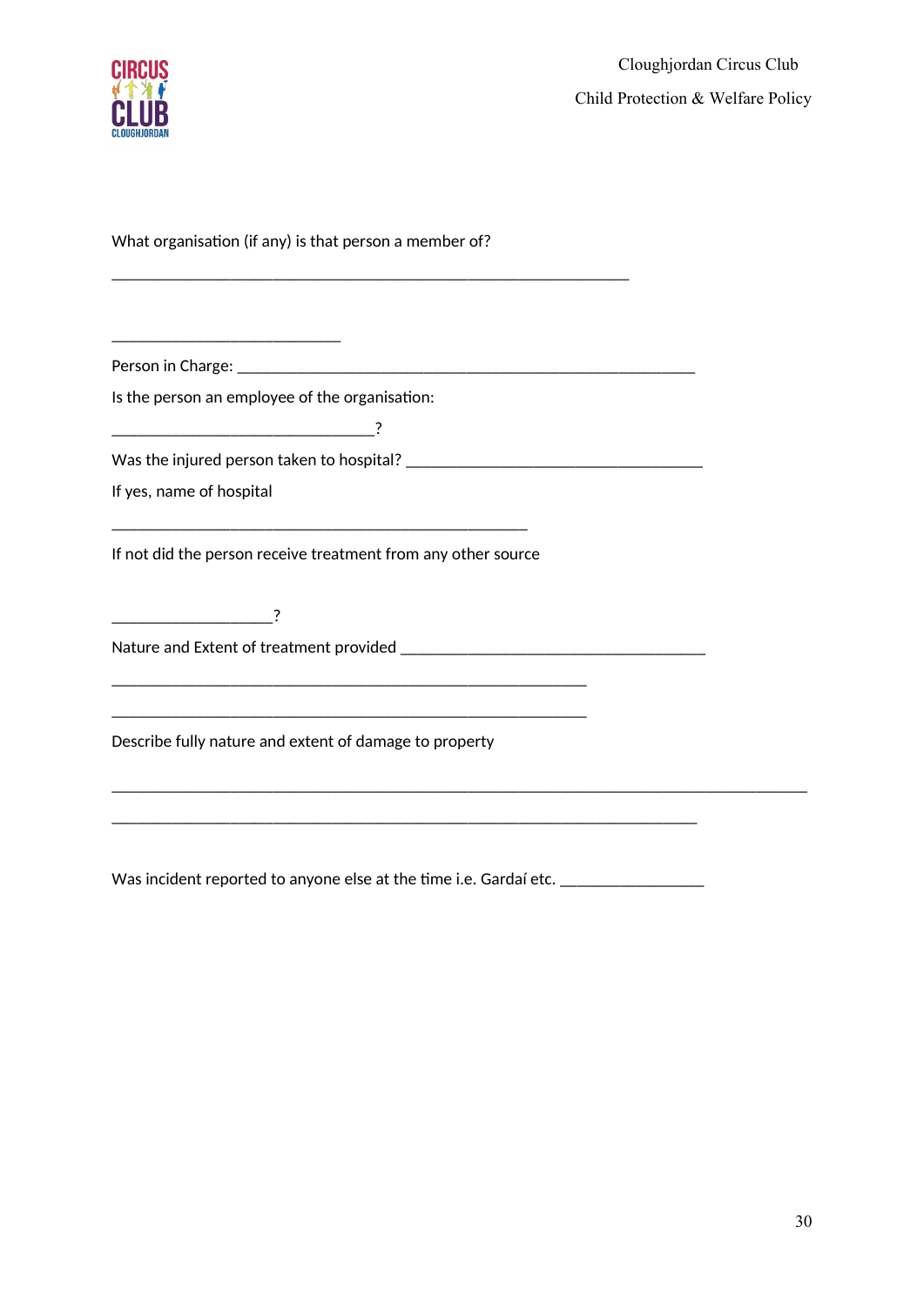

| Co-signed: _________________________________ Date: _____________________________ |  |
|----------------------------------------------------------------------------------|--|
|                                                                                  |  |
|                                                                                  |  |
|                                                                                  |  |
| Parents informed by Staff member: ____________________                           |  |
|                                                                                  |  |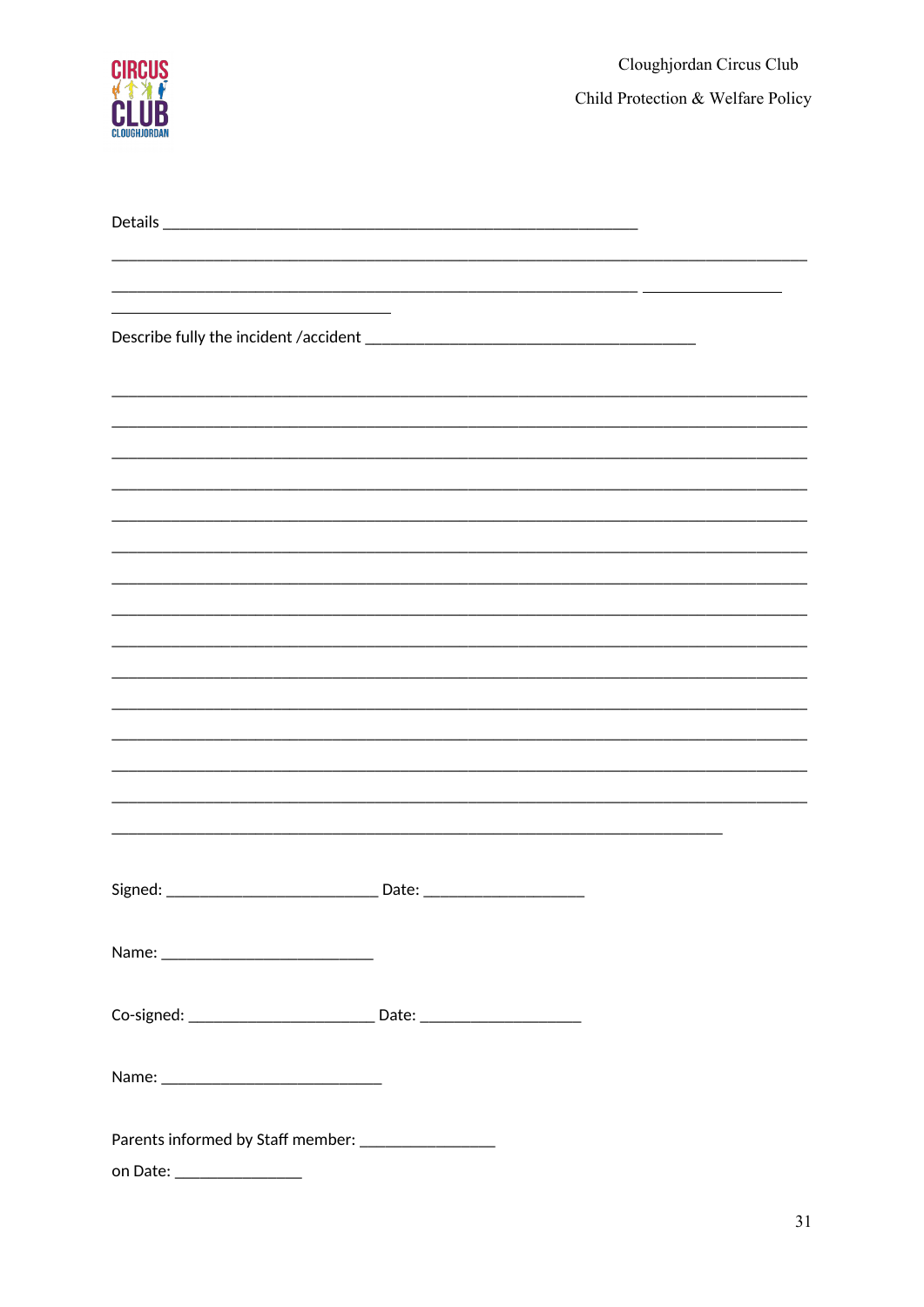

Child Protection & Welfare Policy

# Appendix 4 -

# **Standard Report Form Túsla**

|                                                                      |  |                                                                                     | (For reporting CP&W Concerns)                             |                                                          |  |
|----------------------------------------------------------------------|--|-------------------------------------------------------------------------------------|-----------------------------------------------------------|----------------------------------------------------------|--|
| 6. Relationships<br><b>Details of Mother</b>                         |  |                                                                                     |                                                           |                                                          |  |
| Name:                                                                |  |                                                                                     | <b>Details of Father</b><br>Name:                         |                                                          |  |
| Address:<br>(if different to<br>dhild)<br>Telephone No's:            |  |                                                                                     | Address:<br>(if different to<br>child)<br>Telephone No's: |                                                          |  |
|                                                                      |  |                                                                                     |                                                           |                                                          |  |
| 7. Household composition<br><b>Name</b>                              |  | Relationship<br><b>DOB</b>                                                          |                                                           | Additional Information e.g.<br>School/ Occupation/Other: |  |
|                                                                      |  |                                                                                     |                                                           |                                                          |  |
| Social Worker                                                        |  | 8. Name and Address of other personnel or agencies involved with this child<br>Name |                                                           | <b>Address</b>                                           |  |
| PHN                                                                  |  |                                                                                     |                                                           |                                                          |  |
| GP.                                                                  |  |                                                                                     |                                                           |                                                          |  |
| Hospital                                                             |  |                                                                                     |                                                           |                                                          |  |
| School                                                               |  |                                                                                     |                                                           |                                                          |  |
| Gardaí                                                               |  |                                                                                     |                                                           |                                                          |  |
| Pre-School/Créche/YG<br>Other (specify):                             |  |                                                                                     |                                                           |                                                          |  |
| Relationship to child:<br>Name:                                      |  | 9. Details of person(s) allegedly causing concern in relation to the child          | Age                                                       | Male<br>Female<br>Occupation                             |  |
| Address:                                                             |  |                                                                                     |                                                           |                                                          |  |
|                                                                      |  |                                                                                     |                                                           |                                                          |  |
|                                                                      |  |                                                                                     | Occupation:                                               |                                                          |  |
|                                                                      |  |                                                                                     | <b>Telephone</b>                                          |                                                          |  |
| 10. Details of person completing form<br>Name:<br>Address:<br>Signed |  |                                                                                     | No's:<br><b>Date:</b>                                     |                                                          |  |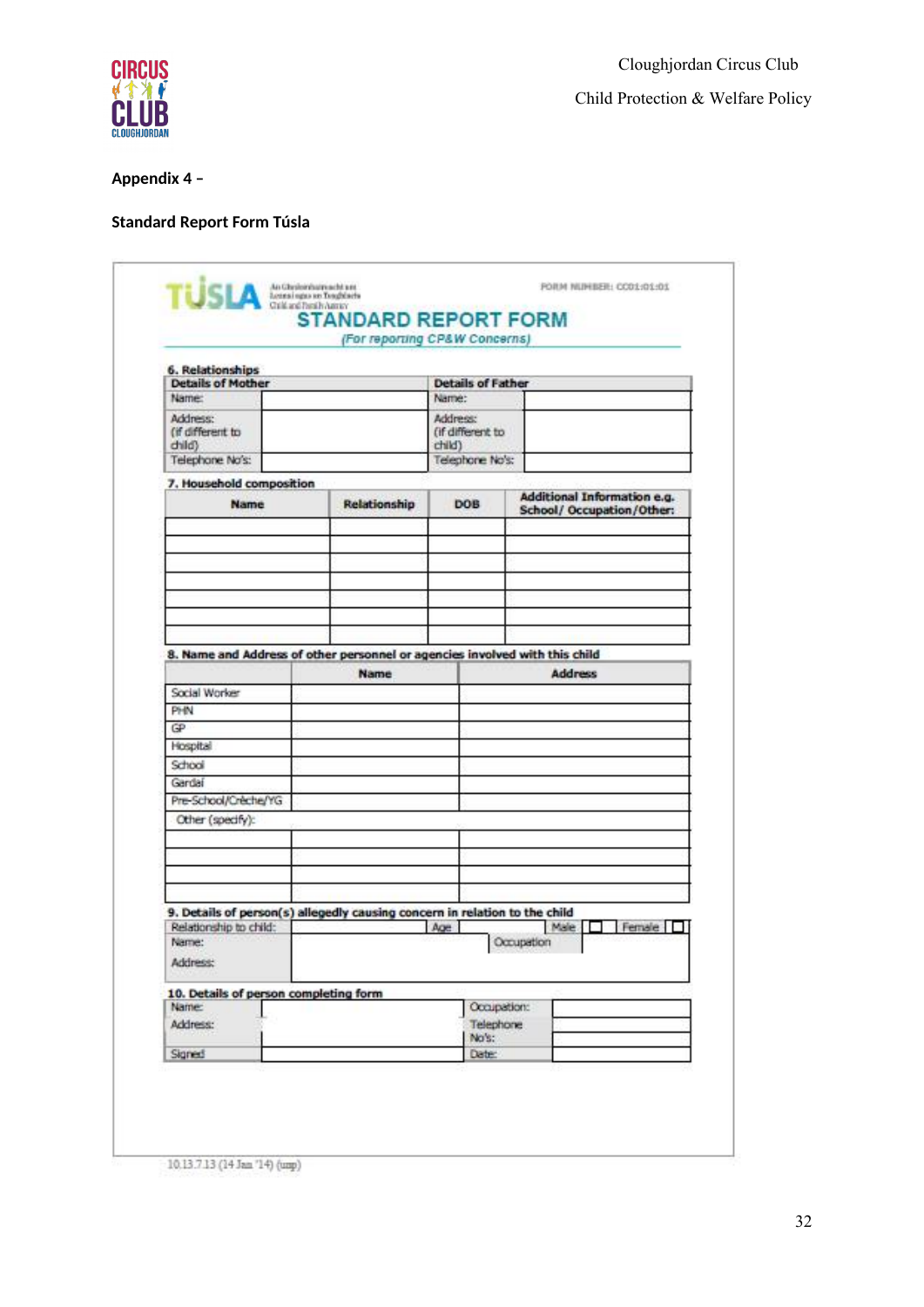Cloughjordan Circus Club Child Protection & Welfare Policy





#### Guidance Note to help you fill in the Standard Report Form:

The Child and Family Agency (Tusla) has a statutory responsibility under the Child Care Act 1991 to promote the protection and welfare of children. The Child and Family Agency therefore has an obligation to receive information about any child who is not receiving adequate care and/or protection.

This report form is for use by:

- . Any professional, individual or group involved in services to children, including Child and Family Agency and HSE personnel, who becomes aware of a child protection or welfare concern, or to whom a child protection or child welfare concern is reported.
- . Professionals and individuals in the provision of child care services in the community who have service contracts with the Child and Family Agency or the HSE.
- . Designated persons in a voluntary or community agency.

Please fill in as much information and detail as is known to you. This will assist the Social Work Department in assessing the level of risk to the child or the support services required. If the information requested is not known to you, please indicate this by putting a line through the question. It is likely that a social worker will contact you to discuss your report.

The Child and Family Agency aims to work in partnership with parents. If you are making this report in confidence, you should note that the Child and Family Agency cannot quarantee absolute confidentiality for the following reasons:

- . A Court could order the information be disclosed.
- . Under the Freedom of Information Acts 1997 and 2003, the Freedom of Information Commissioner may order that information be disclosed.

You should also note that in making a 'bona fide report', you are protected under the Protection for persons Reporting Child Abuse Act 1998.

If you are unsure if you should report your concerns, please telephone your local Child and Family Agency duty social worker and discuss your concerns with them (click here for contact details - www.tusla.ie/services/childprotection-welfare/contact-a-social-worker ).

An MSWord version of the Standard Report Form may be accessed here -(www.tusla.ie/services/child-protection-welfare/children-first.)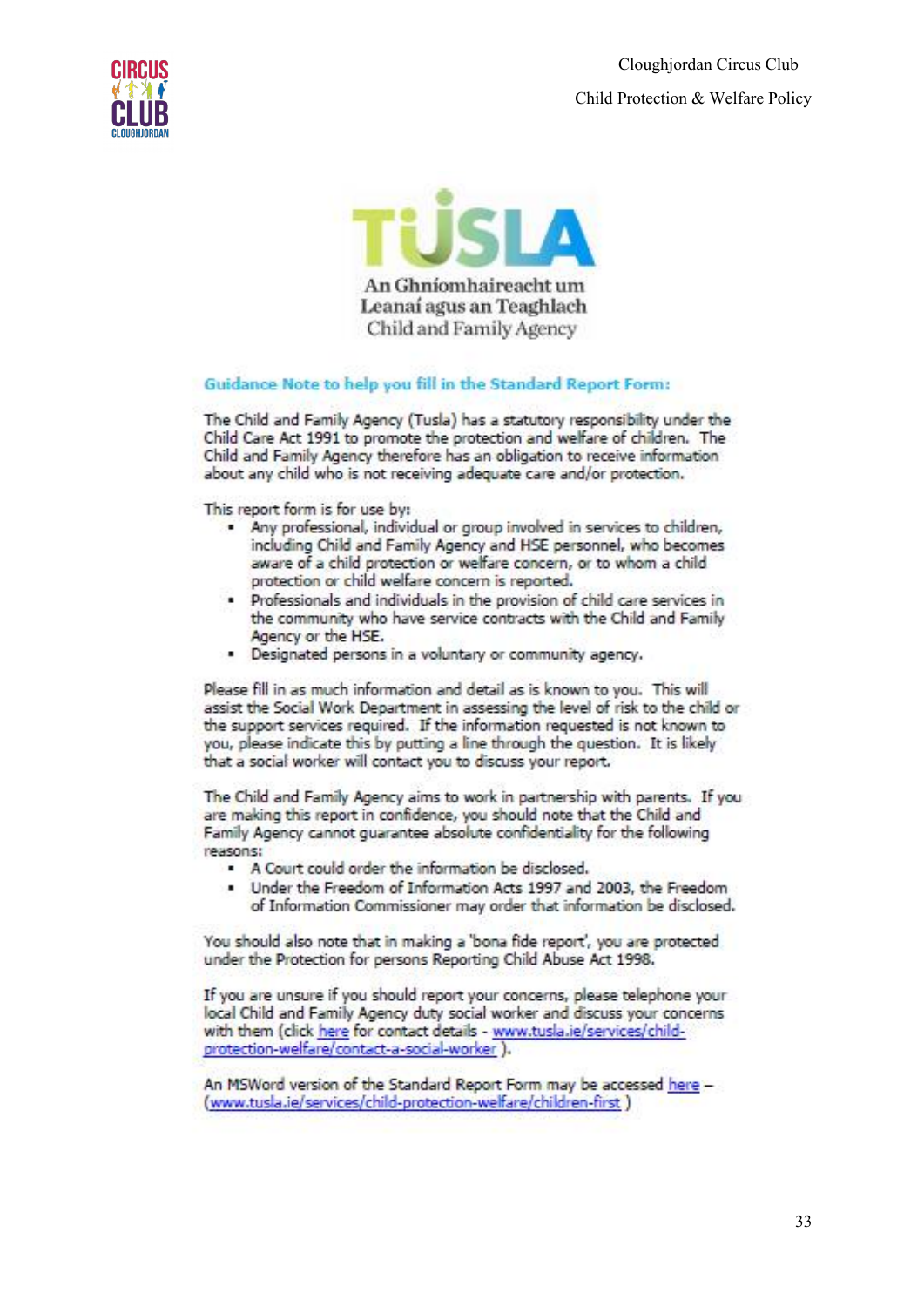

# **Appeondix 5**

# Complaints Procedure in relation to working with children/young people

Cloughjordan Circus Club is committed to ensuring the safety and welfare of all children/young people with whom we work. We also try to ensure that children/young people have a positive and enjoyable experience when involved with Cloughjordan Circus Club. This complaints procedure aims to cover any situation which may arise, when children/young people or their parents/guardians are not happy with the way the children/young people were treated

while they were involved with Cloughjordan Circus Club.

#### **Who can make a complaint?**

Complaints can be made by: Children/young people involved with Cloughjordan Circus Club; Their parents/guardians; Other advocates on behalf of children/young people.

# **How to make a complaint**

1. If the complaint is in relation to the safety and welfare of children/young people the complaint should be made to the DLP in Cloughjordan Circus Club.

2. Other complaints should be made to the person with whom the child/young person dealt with. If preferable, you can make this complaint to Linda Austin, Designated Board Member and Deputy DLP.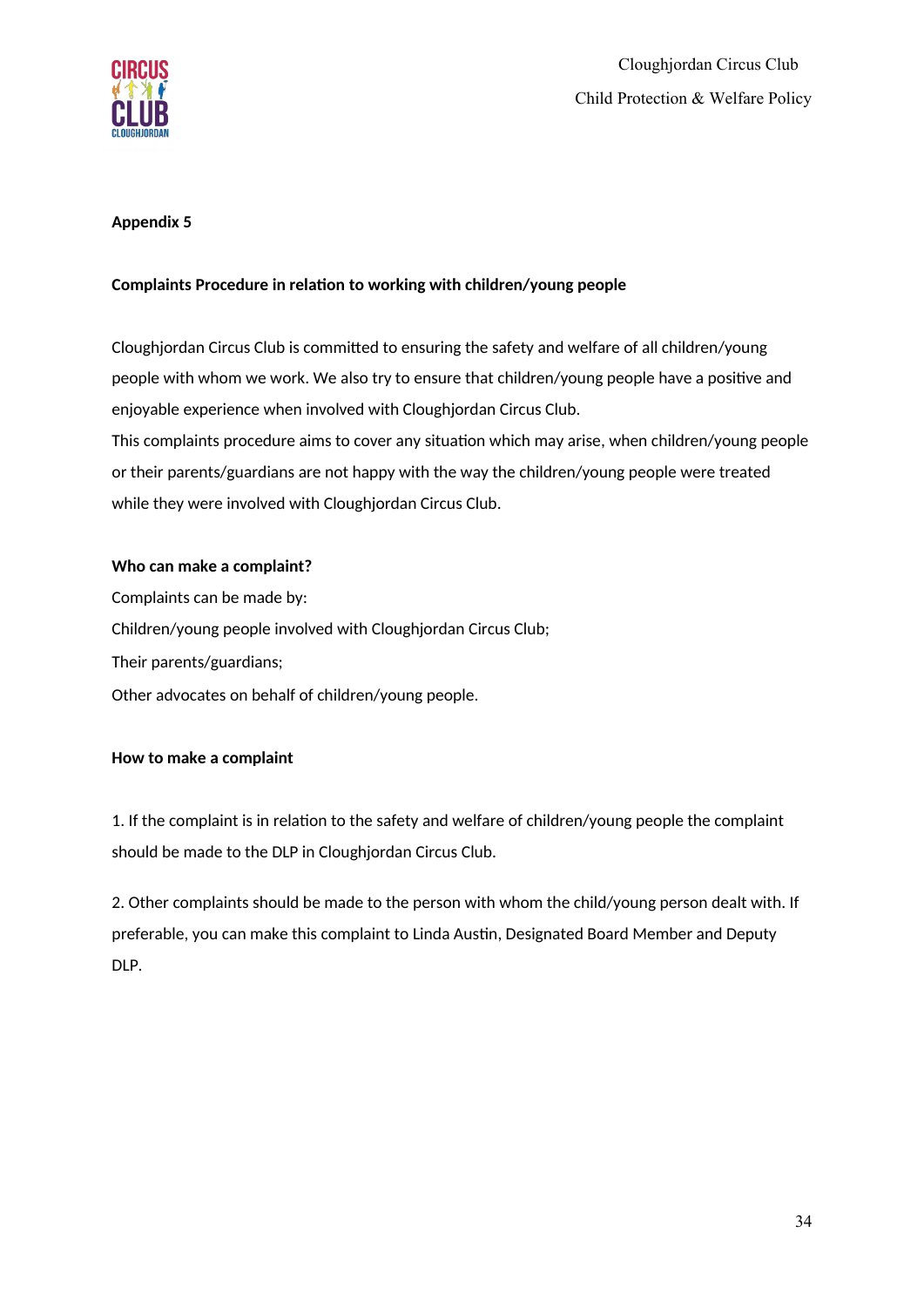

#### **Information complainant needs to provide**

Complaints can be made orally or in writing. By providing the following information you can help to speed up the investigation of your complaint.

The name and address of the child/young person affected and the project which they were working on;

If the complaint is being made by a parent/guardian or other adult, the name and address of the parent/guardian or other adult;

Details of exactly what you are dissatisfied with;

The name of the Cloughjordan staff/volunteer who dealt with you.

If your complaint is complicated, it is preferable to put it in writing so that no important detail is overlooked. Remember to send us copies of all relevant documentation/correspondence that you may have.

If you are concerned or unsure as to how to make a complaint, please let us know and we will make every effort to assist you.

# **Standards for dealing with complaints**

If the complaint relates to the safety and welfare of a child/young person, it will be examined in accordance with good practice in relation to the safety and welfare of children/young people;

We will treat your complaint properly, fairly and impartially and in the best interests of the child/young person;

We will ensure that making a complaint will have no implications for your dealings with Cloughjordan Circus Club

An official other than those originally involved will examine your complaint;